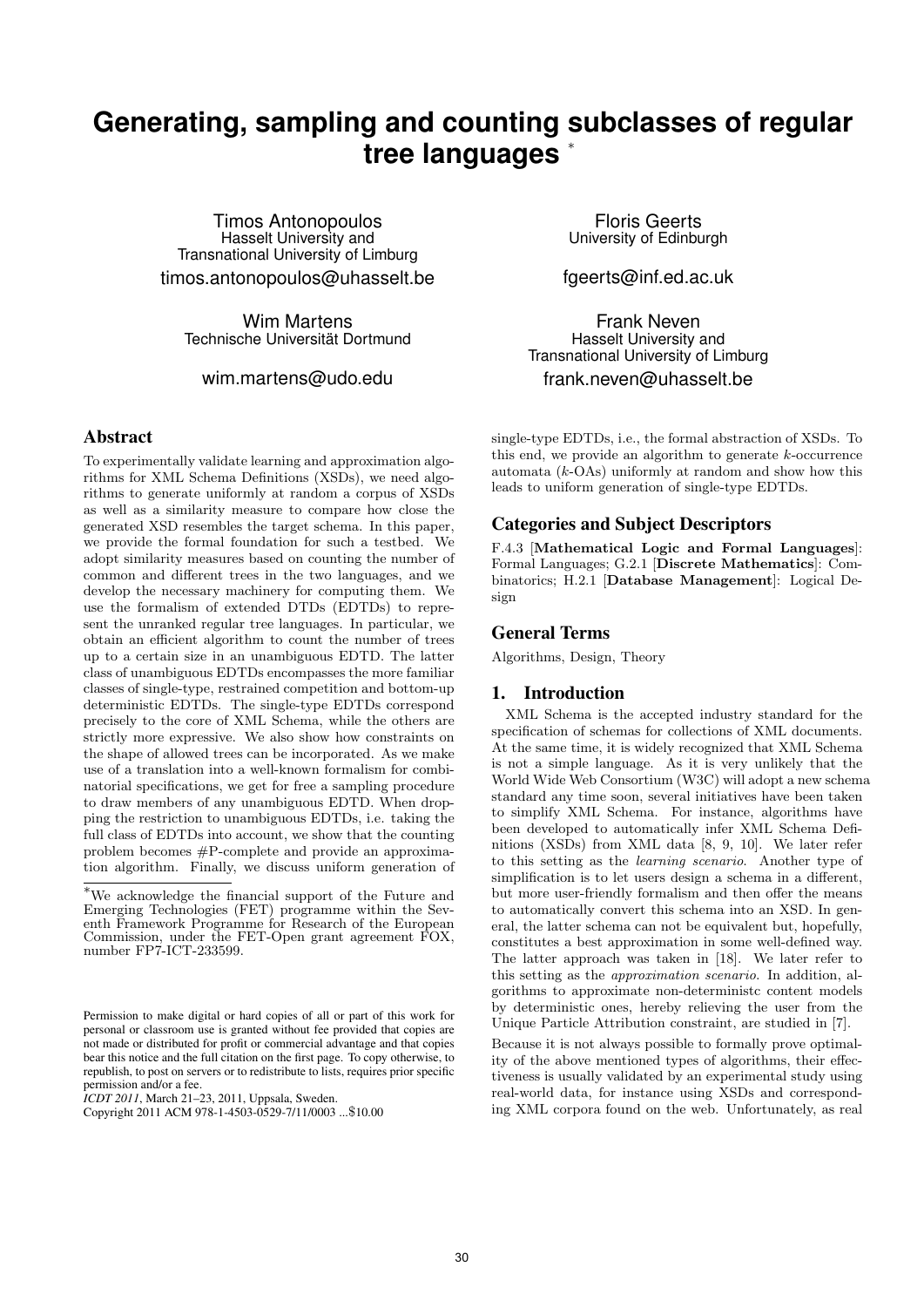world data is often only sparsely available, ad-hoc methods are used to generate schemas and corresponding XML corpora. At the same time, a similarity measure is needed that quantifies how closely two unranked regular tree languages resemble each other, and which can be efficiently computed. The aim of this paper is to provide the machinery to efficiently compute the similarity between two tree languages and to provide algorithms to generate a corpus of XSDs uniformly at random. As usual, we use the abstraction of XSDs as single-type unranked regular tree languages [28, 30]. In particular, we consider the following three problems:

- (i) **Counting:** Given a tree language  $\mathcal{L}$  and  $n \in \mathbb{N}$ , compute the number of trees in  $\mathcal L$  of size *n*;
- (ii) **Sampling:** Given a tree language  $\mathcal{L}$ , generate uniformly at random a tree  $t \in \mathcal{L}$ ;
- (*iii*) **Generation:** Given a class of tree languages  $C$ , generate uniformly at random a member  $\mathcal{L} \in \mathcal{C}$ .

We next provide further motivation and describe our contributions for each of these three problems.

Counting and Sampling. We start by discussing an approach towards a similarity measure for tree languages. To this end, let S and  $\mathcal T$  be two tree languages. In the schema learning case described above,  $\mathcal T$  can be the target language and  $S$  can be the schema inferred by the learning algorithm under consideration. Or, in the second scenario of schema approximation,  $\mathcal T$  can be the schema designed by the user and  $S$  is an approximation of  $T$  in a certain (simple) subclass of tree languages. This raises the natural question of how closely  $S$  resembles  $T$ . In this paper, we approach this problem by quantifying the number of common and different trees in  $S$  and  $T$ . For instance, one possibility is to define the *similarity* of S and T as

$$
\operatorname{sim}_{\leq n}(\mathcal{S}, \mathcal{T}) := \frac{\sum_{k=0}^{n} |(\mathcal{S} \cap \mathcal{T})^{-k}|}{\sum_{k=0}^{n} |(\mathcal{S} \cup \mathcal{T})^{-k}|},
$$

where the set of trees of size k in a language  $\mathcal L$  is denoted by  $\mathcal{L}^{=k}$ , and the cardinality of  $\mathcal{L}^{=k}$  is denoted by  $|\mathcal{L}^{=k}|$ . This similarity measure coincides with a measure commonly used when comparing regular *string* languages [7, 8, 9]. Furthermore, this measure has a natural probabilistic interpretation: the similarity between S and  $\mathcal T$  is defined as (an approximation) of the expected probability that a tree, chosen uniformly at random from  $\mathcal{S} \cup \mathcal{T}$ , belongs to  $\mathcal{S} \cap \mathcal{T}$ . The approximation is realized by restricting attention to trees up to a certain size  $n$ . The algorithmic challenge is to efficiently compute  $|\mathcal{L}^{=k}|$  for a tree language  $\mathcal{L}$ .

For string languages, when  $\mathcal L$  is represented by a deterministic finite automaton, the counting problem reduces to counting the number of accepting paths in a graph; an easy exercise in dynamic programming. However, when  $\mathcal L$  is represented by an NFA the problem becomes #P-complete [23]. We establish a similar dichotomy for tree languages.

Three classes of unranked regular tree languages are of immediate interest to us: single-type, restrained competition, and bottom-up deterministic EDTDs. Whereas single-type EDTDs correspond to the core of XML Schema [28, 30], restrained competition EDTDs correspond to EDTDs that can be correctly typed in a one-pass pre-order manner [28]. Both of these classes are deterministic in a top-down sense

and are strict subclasses of the unranked regular tree languages. Moreover, the single-type EDTDs are known to be a strict subclass of the restrained-competition EDTDs [28]. The class of bottom-up deterministic EDTDs are deterministic in a bottom-up sense and correspond to the full class of unranked regular tree languages. We observe that while every restrained-competition EDTD is equivalent to a bottomup deterministic EDTD, there is in general no efficient translation. Indeed, in some cases an exponential size increase can not be avoided.

In fact, we consider the class of unambiguous EDTDs in which any tree can have at most one valid typing. We observe that every single-type, restrained-competition and bottom-up deterministic EDTD is in effect an unambiguous EDTD. As a consequence, it suffices to develop counting and sampling algorithms for unambiguous EDTDs only. Rather than providing an ad-hoc dynamic programming solution to count the number of trees of a certain size in an unambiguous EDTD, we exhibit a mapping from the class of unambiguous EDTDs into a (recursive) combinatorial specification. The latter is a formalism defined by Flajolet, Zimmermann and Van Cutsem [17] and provides an elegant way to derive counting and sampling algorithms. We show that in the case of unambiguous EDTDs, these algorithms are also efficient. In addition, we show how to incorporate *shape constraints* into combinatorial specifications. These are numerical constraints on the depth and width of trees in relation to the total size of the tree. For instance, to avoid string-like trees, we can restrict the depth of a tree to be at most logarithmic in the total number of nodes. In this way, the computation of the similarity of two tree languages can be restricted to trees of a certain shape (which is not necessarily regular).

Finally, when going beyond unambiguous EDTDs, the counting problem becomes intractable. That is, for general EDTDs, we show that computing the number of trees of a certain size is #P-complete. However, we do provide a pseudopolynomial approximation algorithm based on a similar result for context-free grammars [20].

Generation. To assess the average behaviour of an algorithm, one can test it on a substantial input set drawn uniformly at random. This approach makes sense when no or few real-world data is available and opens up the possibility to quantify the quality of the obtained results in terms of confidence intervals.

In this paper, we consider the problem of generating XSDs uniformly at random. That is, for each  $n$ , every non-isomorphic XSD of size  $n$  must be generated with the same probability. This definition is the same as for the random generation of deterministic finite automata [2, 5]. Furthermore, since XSDs can be modelled as top-down DFAs that map states to content models [28, 26], we can extend methods for DFA generation to XSDs.

Unfortunately, current DFA generation methods do not constrain the occurrence of alphabet symbols, a constraint important for XSDs. Indeed, it has been noted in [8] that content models in XSDs contain large alphabets but every alphabet symbol occurs only a small number of times. We have referred to such expressions with alphabet symbol occurrence up to  $k$  as  $k$ -OREs ( $k$ -occurrence regular expressions) and to their automata counterparts as  $k$ -OAs  $(k$ -occurence automata). In this paper, we provide an algo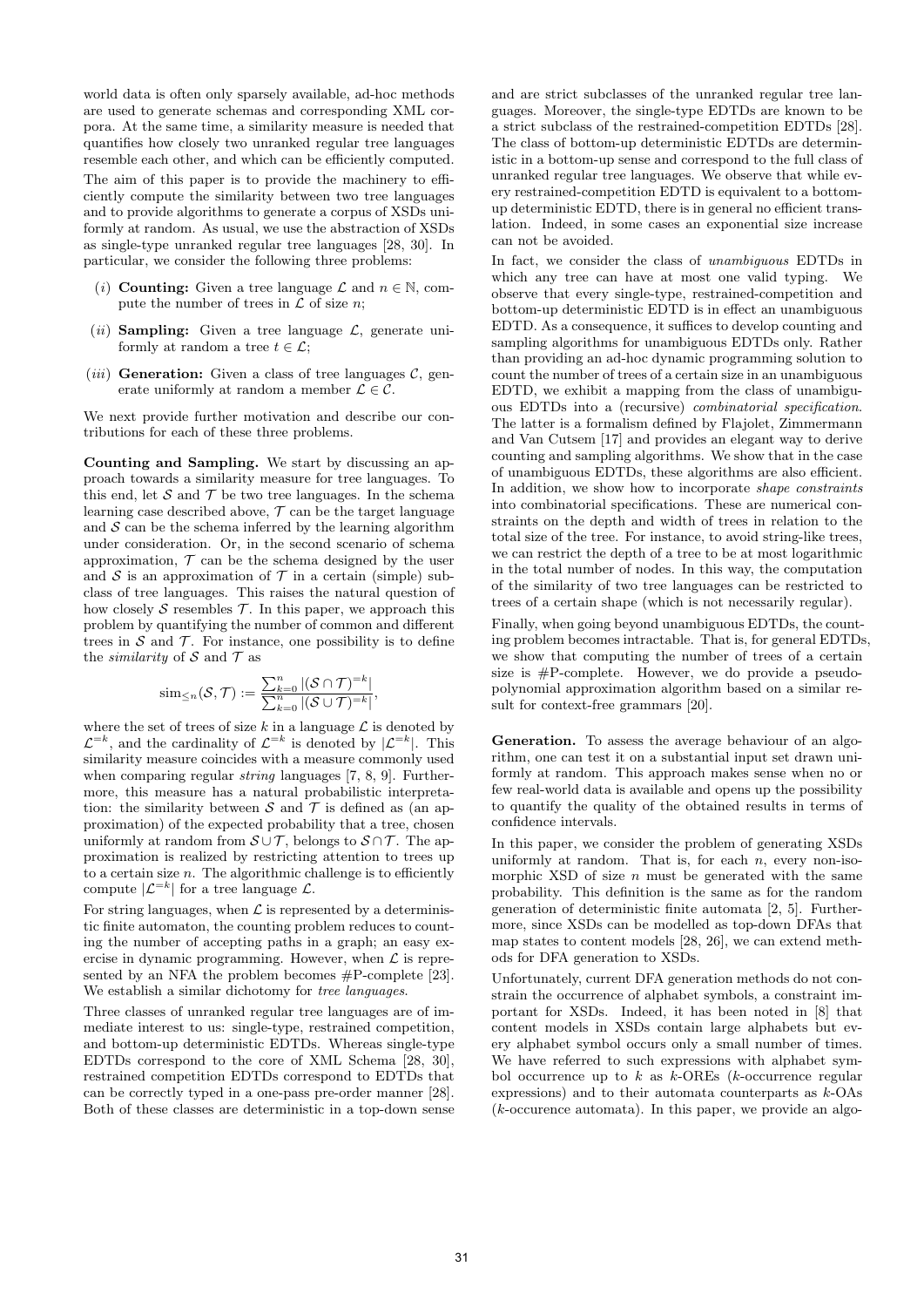rithm to generate uniformly at random deterministic k-OAs and show how this leads to uniform XSD generation.

Outline. In Section 2, we introduce the necessary definitions concerning automata, regular expressions and abstractions of XML schema languages. We study the counting and sampling problem for tree languages in Section 3 and 4, respectively. The uniform generation problem for XSDs is discussed in Section 5. Finally, Section 6 contains related work and the paper is concluded in Section 7.

## 2. Preliminaries

We define regular expressions, automata and XML Schema languages. First, we fix some basic notation.

### 2.1 String languages

**Strings.** For any two integers  $n, m \in \mathbb{N}$  where  $n \leq m$ , we denote by  $[n, m]$  the set of all the integers j such that  $n \leq j \leq m$ . A symbol is an element of the alphabet  $\Sigma$  and a string w is a finite sequence of symbols  $\sigma_1 \cdots \sigma_n$  for some  $n \in \mathbb{N}$ . We assume that the alphabet  $\Sigma$  is finite. We define the length of a string  $w = \sigma_1 \cdots \sigma_n$ , denoted by  $|w|$ , as n and we also refer to  $|w|$  as the size of w. The empty string is denoted by  $\varepsilon$ . If  $w_1$  and  $w_2$  are two strings, we denote their concatenation by  $w_1 \cdot w_2$  or simply by  $w_1w_2$ . The set of all strings is denoted by  $\Sigma^*$  and a *string language* is a subset of  $\Sigma^*$ . If  $L_1$  and  $L_2$  are two string languages, their concatenation is defined as the set  $\{w_1w_2 \mid w_1 \in L_1, w_2 \in$  $L_2$ , and is denoted by  $L_1 \cdot L_2$  or simply by  $L_1L_2$ . For a string language L and for any  $k \in \mathbb{N}$ , we denote by  $L^{-k}$ the set of strings in  $L$  that have length or size  $k$ , namely  $L^{=k} = L \cap \Sigma^k$ .

Automata. A non-deterministic finite automaton (NFA) A is a tuple  $(\Sigma, Q, I, F, \delta)$ , such that Q is a finite set of states,  $I \subseteq Q$  is the set of initial states, F is the set of final states, and  $\delta$  is the transition function of the automaton, defined as  $\delta: Q \times \Sigma \to 2^Q$ , mapping each pair of a state and symbol to a set of states. A run  $\rho$  of A on some string  $w = a_1 \cdots a_n$ is a sequence of states  $q_0, \ldots, q_n$ , such that  $q_0 \in I$  and for each  $i \in [1, n], q_i \in \delta(q_{i-1}, a_i)$ . Furthermore, when  $q_n$  is a member of  $F$ , we say that a run is accepting. The string language accepted by A is denoted by  $\mathcal{L}(A)$  and is defined as the set of strings  $w$  for which there exists an accepting run of A on w. A non-deterministic finite automaton A is said to be deterministic (or A is a DFA) if the transition function maps each state/symbol-pair to a singleton set.

Regular expressions. The set of regular expressions (REs) over  $\Sigma$  is defined recursively as follows. The empty string  $\varepsilon$  and every symbol in  $\Sigma$  is a regular expression and if  $r_1$ and  $r_2$  are regular expressions, then so are  $r_1 \cdot r_2$ ,  $r_1 + r_2$ ,  $r^+$  and  $r^*$ . The string language defined by a regular expression r, is denoted by  $\mathcal{L}(r)$  and is defined as follows. If  $r = \varepsilon$  then  $\mathcal{L}(r) = {\varepsilon}$  and if  $r = \sigma$  for some  $\sigma \in \Sigma$ , then  $\mathcal{L}(r) = \{\sigma\}$ . If  $r = r_1 \cdot r_2$  then  $\mathcal{L}(r) = \mathcal{L}(r_1)\mathcal{L}(r_2)$ , if  $r = r_1 + r_2$  then  $\mathcal{L}(r) = \mathcal{L}(r_1) \cup \mathcal{L}(r_2)$ , and finally if  $r = r_1^+$ then  $\mathcal{L}(r) = \{w \mid w = w_1 \cdots w_n \text{ for some } n \geq 1 \text{ and } \forall i \in \mathbb{R} \}$  $[1, n], w_i \in \mathcal{L}(r_1)$ . For any regular expression r, the regular expression  $r^*$  is equivalent to the regular expression  $r^+ + \varepsilon$ and r? is used to abbreviate  $r + \varepsilon$ .

For any regular expression r, we denote by  $\bar{r}$  the regular expression obtained from  $r$  by replacing, for each  $i$  and each  $a \in \Sigma$ , the *i*-th occurrence of a by  $a_i$ . For example, if

 $r = ab^*(b + a^+),$  then  $\bar{r} = a_1b_1^*(b_2 + a_2^+)$ . The XSD and DTD specifications (to be defined later) restrict regular expressions to be deterministic. A regular expression  $r$  is deterministic or 1-unambiguous if there are no strings  $w \cdot a_i \cdot v$ and  $w \cdot a_j \cdot v'$  in  $\mathcal{L}(\bar{r})$  such that  $i \neq j$  [14]. We recall that a deterministic regular expression can be translated into an equivalent DFA in quadratic time [12].

#### 2.2 XML schema languages

**Trees.** A set of strings  $S$  is prefix closed if for every string  $s \in S$  and any prefix  $s_n$  of s,  $s_n$  is also in S. A tree t over an alphabet  $\Sigma$  is a tuple (Nodes, lab,  $\Sigma$ ) where Nodes, the set of nodes of  $t$ , is a finite prefix closed set of strings over the natural numbers, such that if  $v \cdot i \in \mathsf{Nodes}$  then  $v \cdot i' \in \mathsf{Nodes}$ for all  $i' < i$ , and lab : Nodes  $\rightarrow \Sigma$  is a labelling function assigning symbols of  $\Sigma$  to each node in Nodes. The size of a tree equals its number of nodes. A node  $v \in \mathsf{Nodes}$  is a leaf node if there is no  $v' \in$  Nodes such that v is a prefix of v'. The root of t is the empty string in Nodes. The children of a node v in t are all nodes  $v' \in \mathsf{Nodes}$  such that  $v' = v \cdot i$  for  $i \in \mathbb{N}$ . The subtree of a tree t at a node v of t is the set of nodes with prefix  $v$ . For the tree consisting of a single leaf node v labelled with the symbol  $\sigma$ , we write  $\sigma(\varepsilon)$ , and for any node v labelled with  $\sigma$  and having subtrees  $t_1, t_2, \ldots, t_n$ rooted at its children, we write  $\sigma(t_1, t_2, \ldots, t_n)$ , denoting the subtree of t rooted at v. The set of all trees over  $\Sigma$  is denoted by Trees<sub>Σ</sub> and a tree language  $\mathcal T$  over  $\Sigma$  is a subset of Trees<sub>Σ</sub>. The set of trees over  $\Sigma$  that have exactly k nodes is denoted by Trees $\overline{z}^k$ , for  $k \in \mathbb{N}$ . For a tree language  $\mathcal{T}, \mathcal{T}^{-k}$  denotes the set of trees with m nodes, namely  $\mathcal{T}^{=k} = \mathcal{T} \cap \text{Trees}_{\Sigma}^{=k}$ .

DTDs and extended DTDs. A DTD over some finite alphabet  $\Sigma$  is a tuple  $D = (\Sigma, R, d, S_d)$  where R is a set of deterministic regular expressions over  $\Sigma$ , d is a function that maps symbols in  $\Sigma$  to expressions in R, and  $S_d \subseteq \Sigma$  is the set of start symbols. We refer to the regular expressions in  $R$  as the *content models* of the DTD. A finite tree  $t$  is *valid* with respect to a DTD  $D$  or satisfies  $D$ , if its root is labelled by an element of  $S_d$  and, for every node labelled with some  $a \in \Sigma$ , the sequence  $a_1 \cdots a_n$  of labels of its children, is in the language defined by  $d(a)$ .

A DTD-DFA  $(\Sigma, A, d, S_d)$  over some finite alphabet  $\Sigma$  is a DTD whose content models are represented by the DFAs in the finite set A, instead of regular expressions.

An extended DTD (EDTD) over a finite alphabet  $\Sigma$  is a tuple  $(\Sigma, \Delta, R, d, S_d, \mu)$ , where  $\Delta$  is a finite set of types,  $(\Delta, R, d, S_d)$  is a DTD and  $\mu$  is a mapping from  $\Delta$  to  $\Sigma$ . A tree t is valid with respect to an EDTD  $D$  or satisfies  $D$  if  $t = \mu(t')$  for some tree t' that satisfies the DTD  $(\Delta, R, d, S_d)$ , where  $\mu$  is extended to trees. We call  $t'$  a witness to t.

An EDTD-DFA  $(\Sigma, \Delta, A, d, S_d, \mu)$  over a finite alphabet  $\Sigma$ is an EDTD where  $(\Delta, A, d, S_d)$  is a DTD-DFA.

The tree language consisting of trees that are valid with respect to a DTD or EDTD D is denoted by  $\mathcal{L}(D)$ . An EDTD D is reduced if, for every type  $\tau$ , there exists a witness tree  $t \in \mathcal{L}(D)$  such that the label  $\tau$  occurs somewhere in t. Any EDTD can be transformed to an equivalent reduced EDTD in polynomial time [1, 27]. In the following, we assume that all EDTDs are reduced.

Let D be an EDTD  $(\Sigma, \Delta, d, S_d, \mu)$ . Then, for any  $\tau \in \Delta$ , we denote by  $D_{\tau}$  the EDTD  $(\Sigma, \Delta, d, {\tau}, \mu)$ . In particular the set of start symbols  $S_d$  of D is changed to  $\{\tau\}$ . We use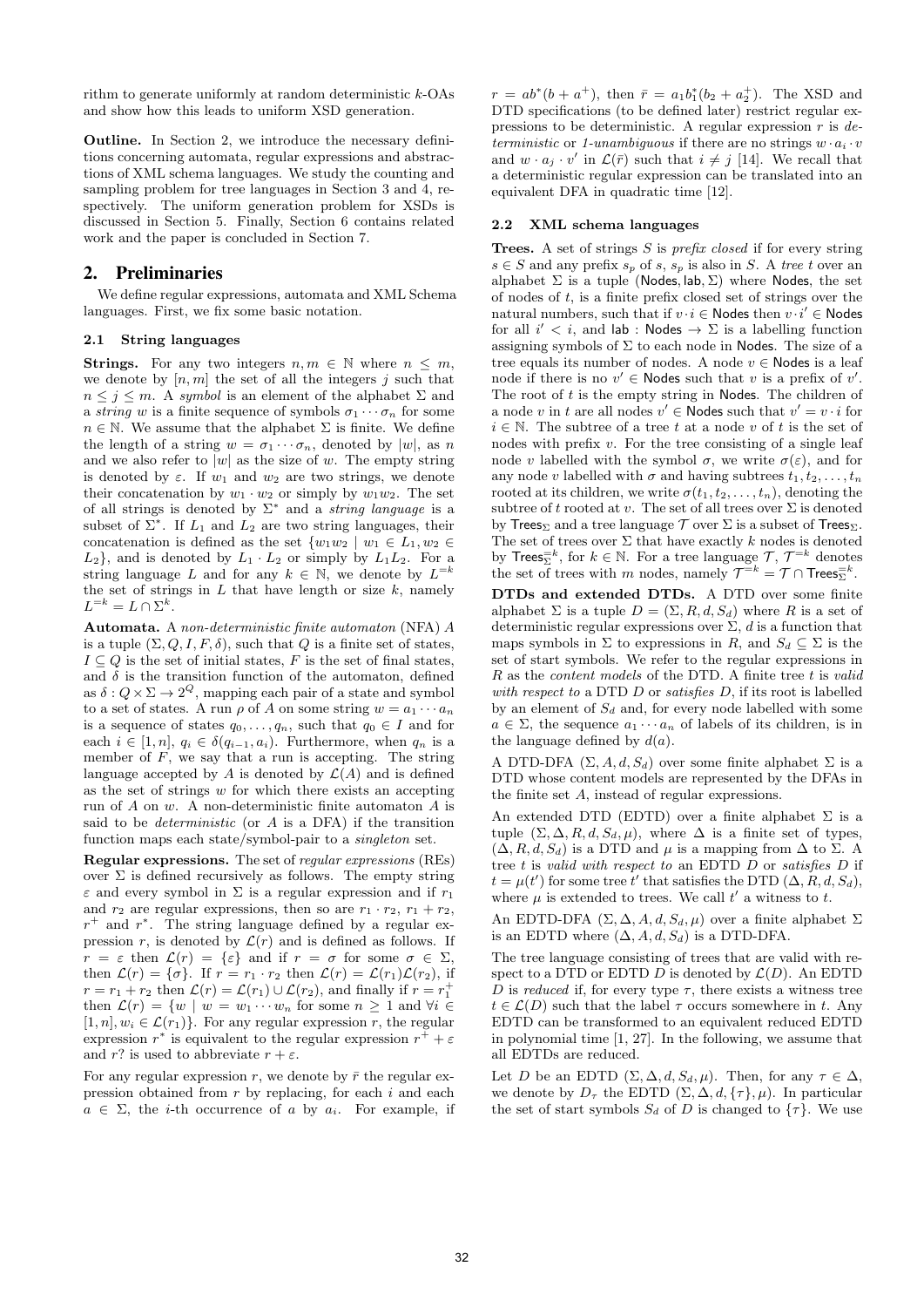the same notation for EDTD-DFAs.

Subclasses of EDTDs. We recall the following subclasses of EDTDs: single-type EDTDs, restrained competition EDTDs, and bottom-up deterministic EDTDs. Intuitively, these classes have the following significance. Single-type EDTDs are the formal abstraction of XSDs [28] and are therefore central in this paper. The class of restrained competition EDTDs corresponds to the EDTDs that can be correctly typed in a one-pass preorder manner [28]. This means that, when visiting the children of a node from left to right it is clear which type is associated with each node without looking ahead at the nodes to the right. Restrained competition EDTDs form a strict superclass of the single-type EDTDs. Finally, bottom-up deterministic EDTDs are a class of EDTDs that are equally expressive as general EDTDs, i.e., they recognize all regular tree languages. They correspond to bottom-up deterministic tree automata [13].

More formally, let  $D = (\Sigma, \Delta, R, d, S_d, \mu)$  be an EDTD.

- D is single-type if  $S_d$  does not contain two conflicting types and no regular expression in  $R$  contains two conflicting types. Here, two types  $\tau \neq \tau'$  conflict if  $\mu(\tau) = \mu(\tau').$
- D is restrained competition if  $S_d$  does not contain two conflicting types and all regular expressions in  $R$  restrain competition. Here, a regular expression  $r$  over  $\Delta$  restrains competition if there are no strings  $w\tau v$  and  $w\tau'v'$  in  $\mathcal{L}(r)$  with  $\tau \neq \tau'$  and  $\mu(\tau) = \mu(\tau').$
- $D$  is bottom-up deterministic, if for any two distinct types  $\tau_1, \tau_2 \in \Delta$ , it holds that  $\mathcal{L}(d(\tau_1)) \cap \mathcal{L}(d(\tau_2)) = \emptyset$ .

These notions are defined analogously for EDTD-DFAs. The class of all single-type (resp. restrained competition,bottomup deterministic) EDTDs is denoted by By  $EDTD<sup>st</sup>$  (resp.  $EDTD<sup>rc</sup>$ ,  $EDTD<sup>bud</sup>$ ).

We note that translating between  $EDTD^{st}$ s and  $EDTD^{bud}$ s gives rise to unavoidable exponential blow-ups. The following proposition holds for all formalisms used for representing content models of EDTDs in this paper.

PROPOSITION 2.1. There is a class  $(D_n)_{n\in\mathbb{N}}$  of EDTD<sup>st</sup>s such that each  $D_n$  has size  $O(n)$  and the smallest EDTD<sup>bud</sup> for  $\mathcal{L}(D_n)$  has size  $2^{\Omega(n)}$ . Likewise, there is a class  $(D_n)_{n\in\mathbb{N}}$ of EDTD<sup>bud</sup>s such that each  $D_n$  has size  $O(n)$  and the smallest EDTD<sup>st</sup> and EDTD<sup>rc</sup> for  $\mathcal{L}(D_n)$  has size  $2^{\Omega(n)}$ .  $\Box$ 

To conclude this section, we next provide two examples of EDTDs that will also be used in Section 3.

EXAMPLE 2.2. Consider the EDTD<sup>st</sup>  $D_1 = (\Sigma, \Delta, d, S_d, \mu)$ with  $\Sigma = \{a\}, \ \Delta = \{\tau_o, \tau_e\}, \ d(\tau_e) = (\tau_o \tau_o)^*, \ d(\tau_o) =$  $\tau_e(\tau_e \tau_e)^*$ ,  $S_d = {\tau_e}$  and  $\mu(\tau_o) = \mu(\tau_e) = a$ . Then  $D_1$ defines trees of even height where each node at even height has an even number of children and each node at odd height has an odd number of children. Here, the root has height 0. Let  $D_2$  be the EDTD  $(\Sigma, \Delta, d', S_d, \mu)$ , where d' is such that  $d'(\tau_o) = \tau_e(\tau_e \tau_e)^*$  and  $d'(\tau_e) = (\tau_o \tau_o \tau_o \tau_o)^*$ . Then,  $D_2$ defines trees where a node at odd height has an odd number of children, but nodes at even height have 0 (mod 4) number of children. ✷

#### 2.3 Unambiguous EDTDs

We next define the class of *unambiguous* EDTDs and show that this class captures the single-type, restrained competition, and bottom-up deterministic EDTDs previously defined.

DEFINITION 2.3. An EDTD or EDTD-DFA is unambiqu*ous*, denoted by EDTD<sup>un</sup>, if every tree  $t \in \mathcal{L}(D)$  has a unique witness tree  $t'$  with  $\mu(t') = t$ .

In the remainder of the paper, we regularly use the following observation. The correctness of this observation immediately follows by contraposition.

Observation 2.4. If an EDTD or EDTD-DFA is unambiguous then, for all types  $\tau \in \Delta$  and any two distinct trees  $t_1, t_2$  over  $\Delta$ , if  $t_1$  and  $t_2$  are witnesses to trees in  $\mathcal{L}(D_\tau)$ , then  $\mu(t_1) \neq \mu(\tau_2)$ .

PROPOSITION 2.5. Let  $D = (\Sigma, \Delta, d, S_d, \mu)$  be an EDTD. If D is single-type, restrained competition, or bottom-up deterministic then  $D$  is unambiguous.  $\square$ 

The following result readily follows from the standard product construction of automata (see, e.g., [18]). We add the observation that, if the input EDTDs are  $EDTD^{un}$ s, then the product EDTDs for the union and intersection are also  $EDTD<sup>un</sup>s$ .

PROPOSITION 2.6. Let  $D_1$  and  $D_2$  be two EDTD-DFA<sup>un</sup>s. Then we can construct, in quadratic time, an EDTD-DFA<sup>un</sup> for  $\mathcal{L}(D_1)\cup\mathcal{L}(D_2)$  and an EDTD-DFA<sup>un</sup> for  $\mathcal{L}(D_1)\cap\mathcal{L}(D_2)$ .  $\Box$ 

Finally, we recall that deciding whether a given EDTD is in of one of the particular classes we use here is in polynomial time.

PROPOSITION 2.7  $([28, 32])$ . Deciding whether a given EDTD is a  $EDTD^{st}$ ,  $EDTD^{rc}$ ,  $EDTD^{bud}$ , or  $EDTD^{un}$  is in PTIME.

## 3. Counting Tree Languages

In this section, we consider the counting problem for tree languages  $\mathcal{L}(D)$ , where D is an EDTD. More specifically, we show that the counting problem can be efficiently solved when  $D$  is unambiguous, even when shape constraints are provided. These results imply that the similarity between unambiguous EDTDs can be efficiently computed. In contrast, the counting problem is shown to be  $\#P$ -complete for general EDTDs. It does, however, allow for a randomised approximation scheme.

More formally, the general counting problem for languages can be stated as follows:

DEFINITION 3.1. For a class of languages  $\mathcal{C}$ , given a language  $C \in \mathcal{C}$  and  $m \in \mathbb{N}$ , we define  $\#\mathcal{C}$  as the problem of finding the number of members in  $C$  of size  $m$ .  $\square$ 

For instance, #DFA reduces to counting the number of paths in a graph, while  $\#NFA$  is known to be  $\#P$ -complete [23]. Here, we consider #EDTD and #EDTD-DFA<sup>un</sup> and establish our results by exploiting the close relationship between (unambiguous) EDTDs and derivation trees of (unambiguous) context-free grammars. We first make this relationship precise.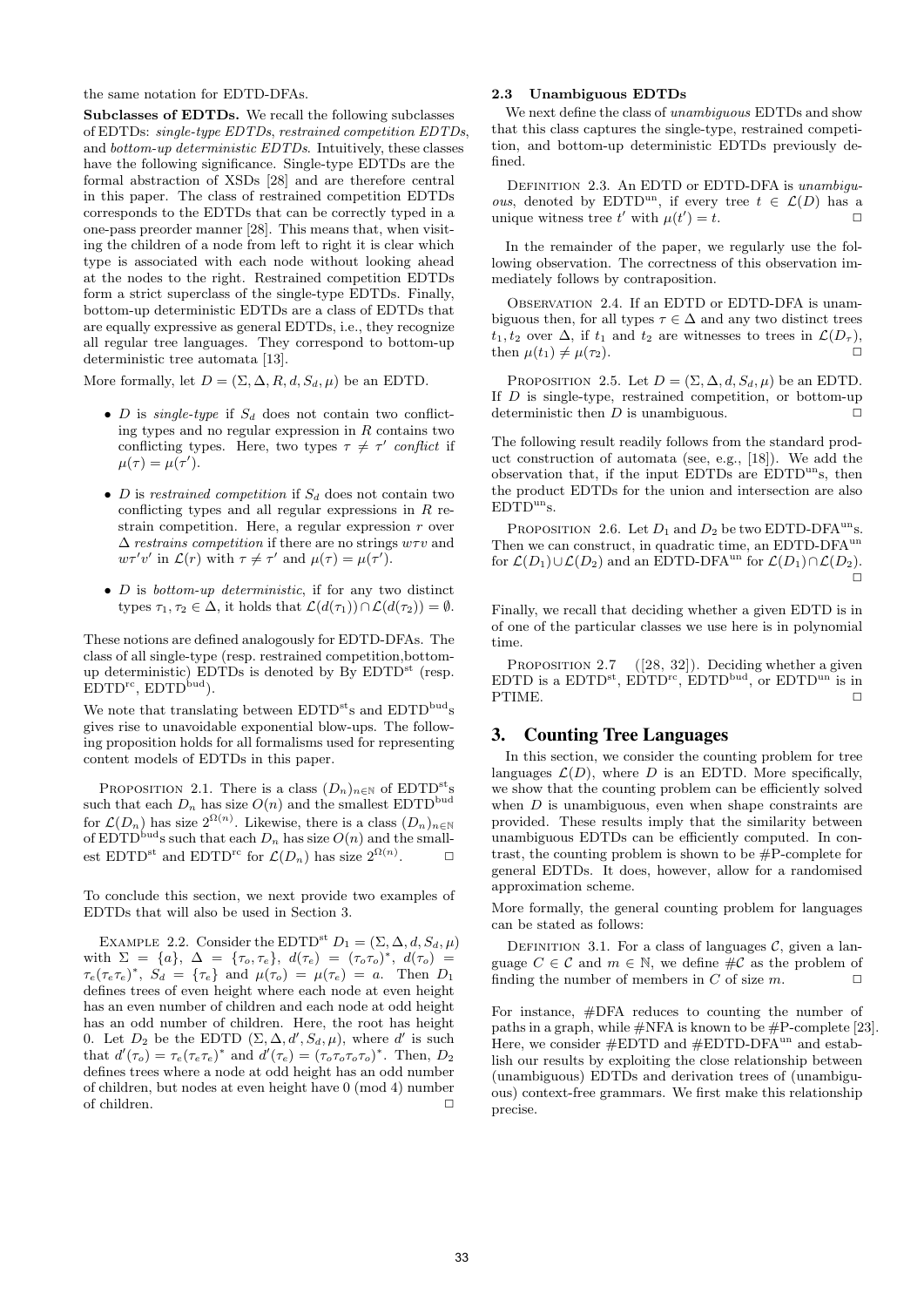#### 3.1 From EDTDs to CFGs

Recall that a context-free grammar (CFG) G is a tuple  $(N, \Sigma, R, S)$  such that N is a finite set of non-terminal symbols,  $\Sigma$  is a set of terminal symbols, R is a subset of  $N \times (N \cup \Sigma)^*$  and  $S \in N$  is the start symbol. We denote the tuples  $(V, w) \in R$  by  $V \to w$ .

A string  $w \in (N \cup \Sigma)^*$  is derived from some non-terminal symbol  $V \in N$ , denoted by  $V \Rightarrow w$ , if  $V \rightarrow w$ . The transitive and reflexive closure of  $\Rightarrow$  is denoted by  $\Rightarrow^*$ . The language accepted by G is the set of strings  $w \in \Sigma^*$  such that  $S \Rightarrow^* w$ , and is denoted by  $\mathcal{L}(G)$ . If  $T \in N$ , then  $\mathcal{L}(G_T)$ is the set of strings w such that  $T \Rightarrow^* w$ . A context-free grammar G is unambiguous if, for every string  $w \in \mathcal{L}(G)$ , w has exactly one derivation tree for G.

It is well-known that regular expressions and (deterministic) finite automata can be translated to equivalent context-free grammars. Here, we use a variation of this result:

LEMMA 3.2. Let  $r$  be a regular expression and let  $A$  be a DFA over alphabet  $\Delta$ . Then we can construct in linear time a CFG G with start symbol S such that  $\tau_1 \cdots \tau_n \in \mathcal{L}(r)$ (resp.  $\in \mathcal{L}(A)$ ) if and only if  $S \Rightarrow^* \tau_1 \cdots \tau_n$  in G. Furthermore, if r (resp. A) is deterministic, then G is unambiguous. $\Box$ 

In the remainder of this section, if  $r$  is a regular expression, we denote by  $CFG(r, V)$  the set of CFG rules obtained by taking rules of G from Lemma 3.2, replacing the start symbol S by V, and replacing each terminal symbol  $\tau \in \Delta$  in the derivation rules by a non-terminal  $T_{\tau}$ . That way, we have that  $\tau_1 \cdots \tau_n \in \mathcal{L}(r)$  if and only if  $V \Rightarrow^* T_{\tau_1} \cdots T_{\tau_n}$  in  $CFG(r, V)$ . We define  $CFG(A, V)$  for a DFA A similarly.

Let  $D = (\Sigma, \Delta, X, d, S_d, \mu)$  be an EDTD, where X is a set of DFAs or REs. Let  $R_{N,\Sigma}$  denote the class of context-free grammar rules over the set of terminal symbols  $\Sigma$  and the set of non-terminal symbols N. Let  $\psi_D : \Delta \to \wp(R_{N,\Sigma'})$ , for  $\Sigma' = \Sigma \cup \{[, \}$ , be a function mapping types to sets of CFG rules, defined as:

$$
\psi_D(\tau) = \{T_\tau \to \sigma[R_\tau]\} \cup \text{CFG}(d(\tau), R_\tau)
$$

where  $\sigma = \mu(\tau)$ . In the following, we assume that the nonterminals in the rules  $CFG(d(\tau), R_{\tau})$  that are not of the form  $T_{\tau}$ , for some  $\tau \in \Delta$ , are not used elsewhere. However, this can always be achieved by renaming non-terminals accordingly. Let  $\Psi_D$  be the set  $\{\psi_D(\tau) \mid \tau \in \Delta\} \cup \{S \to T_\tau \mid$  $\tau \in S_d$ . Notice that, for each type  $\tau$  there exists exactly one rule in  $\Psi_D$  whose left-hand side is  $T_{\tau}$ .

The next lemma shows how EDTDs and CFGs are related:

LEMMA 3.3. For every EDTD  $D = (\Sigma, \Delta, X, d, S_d, \mu)$  the CFG  $G_D = (N, \Sigma \cup \{[,]\}, \Psi_D, S)$  is such that for all  $n \in \mathbb{N}$ ,  $|\mathcal{L}(D)^{=n}| = |\mathcal{L}(G_D)^{=3n}|$ . Furthermore, if D is an EDTD- $DFA^{un}$ , then G is unambiguous.

PROOF SKETCH. We show that  $|\mathcal{L}(D)^{=n}| = |\mathcal{L}(G_D)^{=3n}|$ by establishing an isomorphism str between the languages  $\mathcal{L}(D)$  and  $\mathcal{L}(G_D)$ . More precisely, str : Trees<sub>Σ</sub>  $\rightarrow$  (Σ ∪  $\{[,]\}$ <sup>\*</sup> is inductively defined as follows:

$$
\begin{array}{ll}\n\texttt{str}(\sigma(\varepsilon)) & = \sigma \cdot [\cdot], \\
\texttt{str}(\sigma(t_1, \ldots, t_m)) & = \sigma \cdot [\texttt{str}(t_1) \cdots \texttt{str}(t_m)]\n\end{array}.
$$

It then suffices to show that for each  $n$ ,  $str : Trees_{\Sigma}^{-m} \rightarrow$  $(\Sigma \cup \{[,]\})^{3m}$  is injective.

#### 3.2 #EDTD

It readily follows from the hardness of #NFA [23] that #EDTD is hard as well.

PROPOSITION 3.4. 
$$
\#EDTD
$$
 is  $\#P$ -complete.  $\Box$ 

The relationship between EDTDs and CFGs as specified in Lemma 3.3, however, can be used to provide a randomised approximation scheme for #EDTD.

We recall the notion of randomised approximation schemes for languages from Gore et al. [20]. A randomised approximation scheme for languages is a randomised procedure that takes as input a description for a language  $L \subseteq \Sigma^*$  and a tolerance  $\varepsilon > 0$ , and produces as output a number  $\hat{L}$  such that  $(1+\varepsilon)^{-1} |L| \leq \hat{L} \leq (1+\varepsilon)|L|$  with probability at least  $\frac{3}{4}$ . For instance, an approximation scheme exists for #CFG:

THEOREM 3.5  $([20])$ . There is a randomized approximation scheme for  $\# \tilde{C}FG$ , i.e., finding the number of elements of size  $m$  of a language defined by a given CFG  $G$ . with running time  $\varepsilon^{-2}(m|G|)^{O(\log m)}$ .  $\Box$ 

The approximation scheme for #EDTDs then immediately follows from Lemma 3.3 and Theorem 3.5.

COROLLARY 3.6. For an EDTD  $D$ , there is a randomized approximation scheme for finding the number of elements of size *n* of the language  $\mathcal{L}(D)$ , which runs in time  $\varepsilon^{-2}(3n|D|)^{O(\log n)}$ . ✷

#### 3.3  $#$  EDTD-DFA<sup>un</sup>

We again rely on the relationship between EDTD-DFA<sup>un</sup>s and unambiguous CFGs as specified in Lemma 3.3. That is, we provide an efficient algorithm for  $\# \mathcal{L}(G_D)$  (and hence for  $\# \mathcal{L}(D)$  by formulating the CFG  $G_D$  as a so-called combinatorial specification [17], which we recall below. The advantage of such a specification is two-fold: (1) one can easily bound the complexity of computing the number of objects of a certain size; and (2) one obtains a general sampling procedure for objects in the specification (cf. Section 4)

Combinatorial specifications. A combinatorial class is a finite or denumerable set on which a size function is defined, satisfying the following two conditions:

- (i) the size of an element is a non-negative integer,
- (ii) the number of elements of any given size is finite.

If A is a class, the size of an element  $a \in \mathcal{A}$  is denoted by |a|. The set of objects in A of size n is denoted by  $A_n$ . The counting sequence of a combinatorial class is the sequence of integers  $(A_n)_{n\geq 0}$  where  $A_n = |A_n|$  is the number of objects in class  $A$  that have size  $n$ . Two combinatorial classes  $A$  and B are said to be *combinatorially isomorphic*, written  $A \cong B$ if and only if their counting sequences are identical. This condition is equivalent to the existence of a bijection from  $\mathcal A$  to  $\mathcal B$  that preserves size.

A calculus for combinatorial classes introduced in [17], is presented below. Here,  $\mathcal E$  and  $\mathcal Z$  are atoms that denote the classes containing exactly one object of size 0 and size 1 respectively.<sup>1</sup> In the following, we allow different instantiations  $\mathcal{Z}_a, \mathcal{Z}_b, \ldots$  of the same atom  $\mathcal{Z}$ . Let  $\mathcal{B}$  and  $\mathcal{C}$  be combinatorial classes. Then the combinatorial class  $\mathcal{A} = \mathcal{B} + \mathcal{C}$ 

 $^{1}\mathcal{E}$  is denoted as 1 in [17].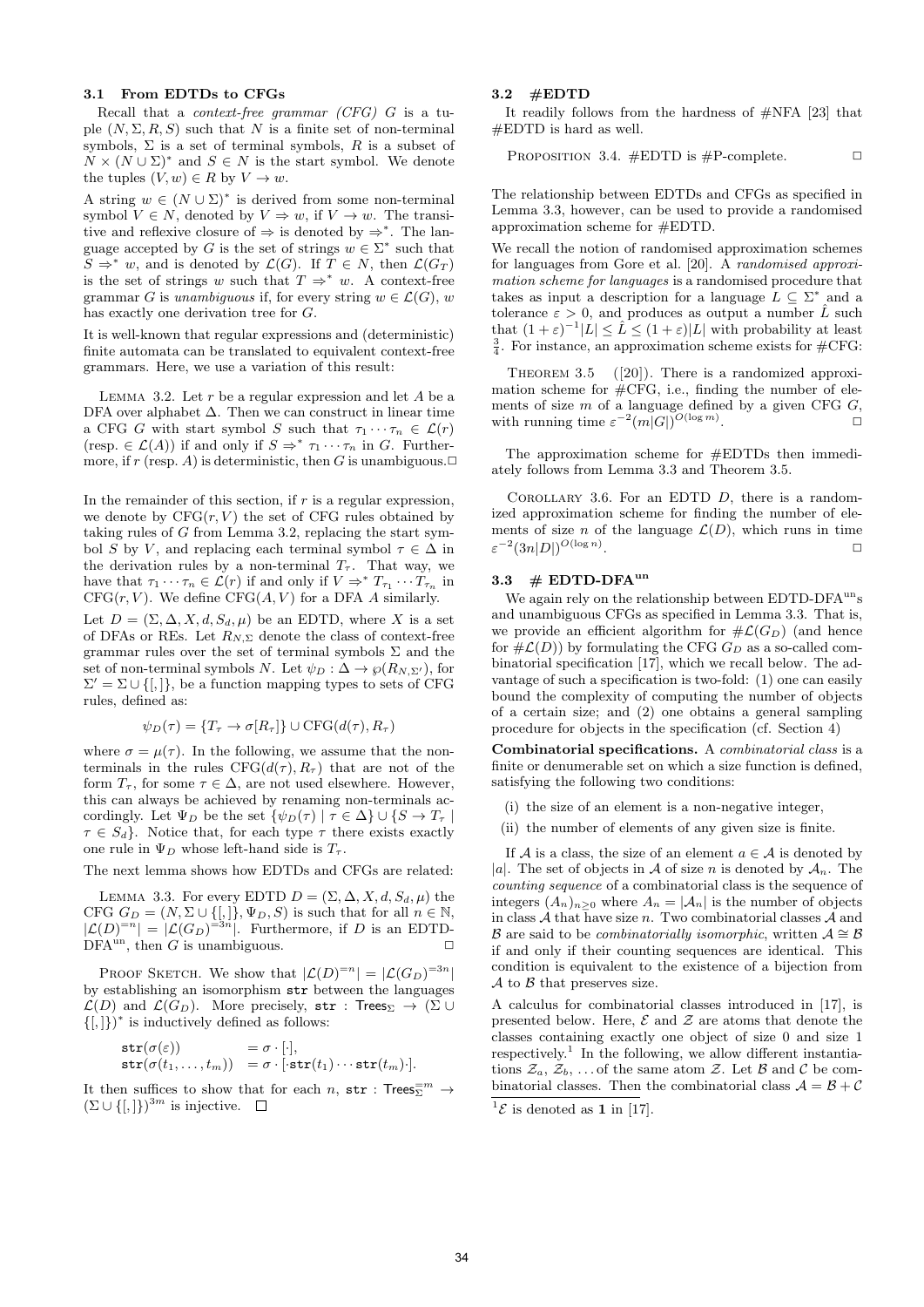is the disjoint union of the classes  $\beta$  and  $\beta$ . In particular,  $\mathcal{Z}+\mathcal{Z}$  contains two objects of size 1. Furthermore,  $\mathcal{A}=\mathcal{B}\times\mathcal{C}$ denotes the combinatorial class  $\{\alpha = (\beta, \gamma) | \beta \in \mathcal{B}, \gamma \in \mathcal{C}\}\$ and for each  $\alpha = (\beta, \gamma) \in \mathcal{A}$ , the size of  $\alpha$  is the sum of the sizes of  $\beta$  and  $\gamma$ . For each  $\alpha = (\beta_1, \ldots, \beta_n) \in \mathcal{A}$ , the size of  $\alpha$  is the sum of the sizes of  $\beta_i$  for  $i \in [1, n]$ . For all n the following hold when  $A$  is a combinatorial class:

if 
$$
A = B + C
$$
 then  $|A_n| = |B_n| + |C_n|$ ,  
if  $A = B \times C$  then  $|A_n| = \sum_{k=0}^{n} |B_{n-k}| \cdot |C_k|$ 

In the following, we assume an infinite set of variables  $C$ ,  $C_0, C_1, \ldots$  Each variable will define a combinatorial class  $\mathcal{L}(C)$ .

DEFINITION 3.7 ([17]). A specification for  $(C_1, \ldots, C_n)$ is a collection of  $n$  equations, with the  $i$ -th equation being of the form

$$
C_i := \Psi_i(C_1, \ldots, C_n)
$$

where  $\Psi_i$  is a term built from  $\mathcal{E}, \mathcal{Z}$  and the  $C_j$ , using the constructors + and  $\times$ . For each  $j \in [1, n]$ , let  $C_j^0 = \emptyset$  and for each  $i \in \mathbb{N}$ , let  $C_j^{i+1} = \Psi_j(C_1^i, \ldots, C_n^i)$ . Then  $\mathcal{L}(C_j)$  is defined to be  $\bigcup_{i\geq 0} \mathcal{L}(C_j^i)$ . For  $k \in \mathbb{N}$ , we denote by  $\mathcal{L}(C_j)^{=k}$ the objects in  $\mathcal{L}(C_i)$  of size k.

We say that a specification is in *normal form* if each equation is either a single atom, or a single operation  $C_i := C_j + C_k$ or  $C_i := C_j \times C_k$ .

THEOREM 3.8 ([17]). Given a specification for  $(C_1, \ldots,$  $C_n$ ) in normal form and an integer k, the counting sequence up to size k can be computed in  $O(n \cdot k^2)$  arithmetic operations.

From CFGs to combinatorial specifications. We know the corresponding CFG  $G_D = (N, \Sigma \cup \{[,]\}, \Psi_D, S)$  is unambiguous. Furthermore, it is well-known ([17]) that an unambiguous CFG in Chomsky normal form can be translated into a linear-size combinatorial specification  $(C_1, \ldots, C_n)$  in normal form by simply replacing concatenation  $(\cdot)$  by  $\times$ , disjunction  $(\cup)$  of rules with the same left hand side by  $+$ , and finally each  $\sigma \in \Sigma$  by  $\mathcal{Z}_{\sigma}$ . Hence, together with Theorem 3.8 we immediately get:

THEOREM 3.9. For an EDTD-DFA<sup>un</sup>  $D = (\Sigma, \Delta, X, d, \Delta)$  $S_d, \mu$ , the number of trees in  $\mathcal{L}(D)$  of size up to k can be computed using  $O(|\Delta| |Q_{\text{max}}|^2 k^2)$  arithmetic operations, where  $Q_{\text{max}}$  denotes the largest state space of an automaton in  $X$ .

PROOF. It suffices to show that the Chomsky normal form  $G'_D$  of the CFG  $G_D = (N, \Sigma \cup \{[,]\}, \Psi_D, S)$  has at most  $O(|\Delta||Q_{\text{max}}|^2)$  non-terminals.

We stress that the size of the numbers  $|\mathcal{L}(D)|^{-k}$  can grow very fast. To implement the algorithm of Theorem 3.9, a Mathematical Software package is needed. Actually, Maple provides an implementation in the combstruct module of the combinatorial specifications. We implemented our specification for the EDTD-DFA<sup>un</sup>  $D_1$  given in Example 2.2. As an illustration, we computed the number of trees of size 1001 valid with respect to  $D_1$  and obtained a number with 314 decimals:

5187950237123931732051175236954451756169819365598840423158521214 8190894888949535843265681593434395020810002443582868233520387650 9254373728438806292876525845302947032070990934669778240958562432 2318852268438965431780372366645013594586870608079034900002010371 20152303965795554922650323287553303269884549851688819208474

The computation remains under the 60 seconds on a 1.8GHz iMac with 1GB of RAM.

#### 3.4 Shape Constraints

Given an EDTD<sup>un</sup>  $D = (\Sigma, \Delta, A, d, S_d, \mu)$ , it is often desirable to count the number of trees in  $\mathcal{L}(D)$  that satisfy certain shape constraints. Here, by shape constraints we mean certain restrictions on the allowed combinations of the size, depth and/or width of trees in the language. More formally, a shape constraint on the depth  $(\delta)$  (resp. branching width  $(w)$ ) of trees consists of a function  $\phi_{\delta}(k)$ (resp.  $\phi_w(k)$ ) that assigns to each tree of size  $k$  its maximal allowed depth (resp. branching width). For instance, to avoid string-like trees one can take  $\phi_{\delta}(k) = \log k$ ; to only consider binary trees one simply lets  $\phi_w(k) = 2$ . As previously described, the counting sequences of trees in  $\mathcal{L}(D)$  can be computed using the combinatorial specification corresponding to the CFG  $G_D$ . In the presence of shape constraints, we need to augment this specification with parameters corresponding to the depth and width of objects.

We next describe in detail the specification for  $G_D$ : Let  $D = (\Sigma, \Delta, A, d, S_d, \mu)$  be an EDTD-DFA<sup>un</sup>. Let  $A = \{A_\tau \mid$  $\tau \in \Delta$  such that, for each  $\tau \in \Delta$ ,  $A_{\tau} = (\Delta, Q_{\tau}, \delta_{\tau}, q_{\tau,0}, \delta_{\tau})$  $F_{\tau}$ ) is the DFA such that  $d(\tau) = A_{\tau}$  and let  $Q_{\tau} = \{q_{\tau,0}, \ldots, q_{\tau}\}$  $q_{\tau,m_{\tau}}$ . We assume w.l.o.g. that the  $Q_{\tau}$  are pairwise disjoint and also disjoint with  $\Delta$ . Also, let init :  $\{A_{\tau} \mid \tau \in \Delta\} \rightarrow$  ${q_{\tau,0} | \tau \in \Delta}$  be the function mapping each automaton to its initial state. Finally, we let  $Q = \bigcup_{\tau \in \Delta} Q_{\tau}$ .

from Lemma 3.3 that for a given EDTD-DFA<sup>un</sup>  $D = (\Sigma, \Delta, X, d, S_d)$  is defined over the set of variables  $Var(d, w)$  = Given the maximal tree depth d and width w, the spec- ${R}_{\tau}^{\leq \delta, \leq w}, R_{q}^{\leq \delta, \leq w}, \mathcal{Z}_{\mu(\tau)} | \tau \in \Delta, q \in Q, \delta \in [1, d], w \in [0, w]$ and is given by the following set of equations:

For 
$$
\tau \in \Delta
$$
,  $(\delta, w) \in \mathbb{N}^2$ ,  $\delta \ge 1$ :  
\n
$$
T_{\tau}^{(\leq \delta, \leq w)} := \mathcal{Z}_{\mu(\tau)} \times \mathcal{Z}_{\mathfrak{l}} \times R_{\text{init}(d(\tau))}^{(\leq \delta - 1, \leq w)} \times \mathcal{Z}_{\mathfrak{l}}.
$$
\nFor  $q \in Q$ ,  $(\delta, w) \in \mathbb{N}^2$ ,  $\delta \ge 1$ :  
\n
$$
R_q^{(\leq \delta, \leq w)} := \sum_{\substack{\tau \in \Delta, q' \in Q \\ q' \in \delta_{\tau'}(q, \tau)}} \left( T_{\tau}^{(\leq \delta, \leq w)} \times R_{q'}^{(\leq \delta, \leq w - 1)} \right) + \mathcal{E}_{\text{init}}.
$$

We denote by  $\mathcal{L}(D)^{(-k,\leq d,\leq w)}$  the set of trees of size k, maximal depth d and maximal width w. A straightforward generalization of Lemma 3.3 then shows that  $|\mathcal{L}(D)^{(-k,\leq d,\leq w)}|$  =  $|(\mathcal{L}(\sum_{\tau \in S_d} T_{\tau}^{(\leq d, \leq w)}))^{=3k}|$ . Hence, Theorem 3.9 implies:

COROLLARY 3.10. For an EDTD-DFA<sup>un</sup>  $D = (\Sigma, \Delta, X, d, S_d, \mu)$ , size k, depth d and width w, the cardinality of  $\mathcal{L}(D)^{(-k, \leq d, \leq w)}$ can be computed using  $O(|\Delta||Q_{\text{max}}|^2 \cdot d \cdot w \cdot k^2)$  arithmetic operations, where  $Q_{\text{max}}$  denotes the largest state space of an automaton in  $X$ .

iff  $q \in F_{\tau}$ 

PROOF. This follows immediately from Theorem 3.9. Indeed, it is easily verified that the normalization of the specification  $\sum_{\tau \in S_d} T_{\tau}^{(\leq d, \leq w)}$  contains  $O(|\Delta| |Q_{\text{max}}|^2 \mathsf{d} \cdot \mathsf{w})$  nonterminals.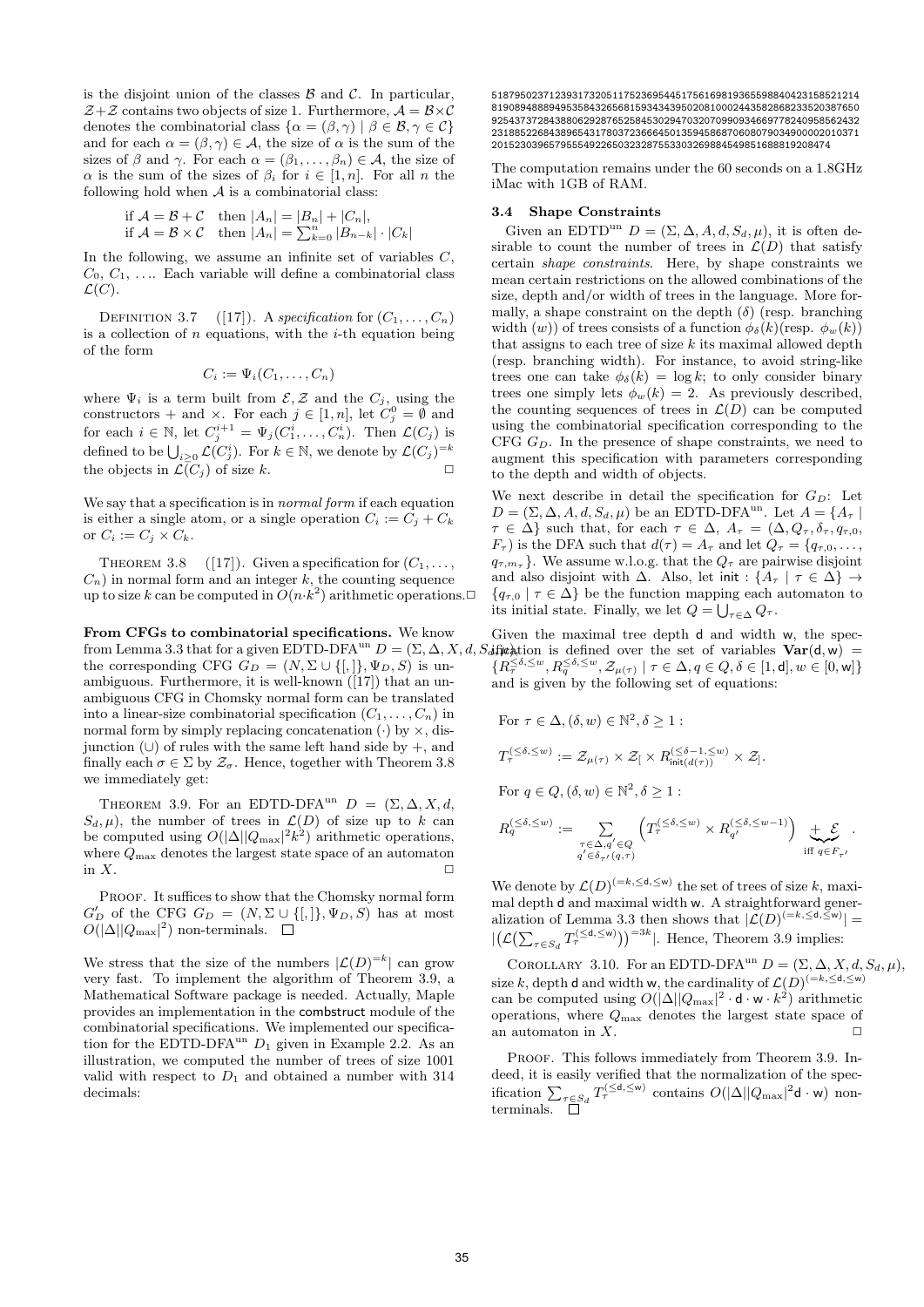We remark that when shape constraints  $\phi_{\delta}(k)$  and  $\phi_w(k)$ are provided,  $|\mathcal{L}(D)^{(-k,\phi_{\delta}(k),\phi_w(k))}|$  is easily obtained from Corollary 3.10. Moreover, when only  $\phi_{\delta}(k)$  or  $\phi_w(k)$  is provided one simply removes the w or  $\delta$  parameter, respectively, from the above specification and the complexity is adjusted correspondingly. Finally, we observe that when no shape constraint is specified, the specification reduces to the one for  $G_D$ .

#### 3.5 Similarity Measure

We return to computing the similarity between two tree languages as defined in the introduction using the machinery obtained above. Specifically, for tree languages  $S$  and  $T$ , define,

$$
sim_{\leq n}(S,T) := \frac{\sum_{k=0}^{n} |(S \cap T)^{=k}|}{\sum_{k=0}^{n} |(S \cup T)^{=k}|},
$$

where  $\frac{0}{0}$  is taken to be 1.

Then we can prove the following result:

PROPOSITION 3.11. Assume  $S$  and  $T$  are specified as unambiguous EDTD-DFAs. Then for any  $n$ ,  $\operatorname{sim}_{\leq n}(S,T)$  can be computed using  $O(|\Delta| |Q_{\text{max},S}|^2 |Q_{\text{max},T}|^2 n^2)$  arithmetic operations, where  $Q_{\text{max},S}$  and  $Q_{\text{max},T}$  denote the largest state space of an automaton in S and T, respectively.  $\Box$ 

PROOF. Since  $\operatorname{sim}_{\leq n}(S,T)$  requires both  $|(S \cap T)^{=k}|$  and  $|(S\cup T)^{=k}|$ , for  $k\in [0..n]$ , it suffices to bound the operations needed to compute these quantities. By Proposition 2.6, EDTD<sup>un</sup>s can be computed for  $S \cap T$  and  $S \cup T$ . Hence, all  $|(S \cap T)^{-k}|$  for  $k \in [0..n]$  can be computed from the specification of  $S \cap T$  using  $O(|\Delta| |Q_{\max,S}|^2 |Q_{\max,T}|^2 n^2)$  operations, where  $Q_{\text{max},S}$  and  $Q_{\text{max},T}$  denote the largest state space of an automaton in S and T, respectively. Indeed, this follows from Theorem 3.9 and the fact that the automata in  $S \cap T$  consist of product automata of S and T. Due to trees common to S and T, we cannot use  $S \cup T$ . Instead, we simply use  $|S^{-k}| + |T^{-k}| - |(S \cap T)^{-k}|$  for the counting sequence of the union of  $S$  and  $T$ . From Theorem 3.9 it follows again that these quantities can be computed up to  $k = n$  using  $O(|\Delta_S||Q_{\text{max},S}|^2|n^2), O(|\Delta_T||Q_{\text{max},T}|^2|n^2)$  and  $O(|\Delta||Q_{\text{max},S}|^2|Q_{\text{max},T}|^2n^2)$  operations, respectively. As a consequence,  $\text{sim}_{\leq n}(S,T)$  requires  $O(|\Delta| |Q_{\text{max},S}|^2 |Q_{\text{max},T}|^2 n^2)$ operations.  $\square$ 

To illustrate feasibility, we used our implementation in Maple to compute  $\text{sim}_{\leq 100}(D_1, D_2) = 2.405906249 \cdot 10^{-7}$  taking  $D_1$ and  $D_2$  as defined in Example 2.2. The score was computed in as little as a few seconds.

The above definition of the function sim is just one possibility. A related but more general approach would be to consider a probability distribution  $p$  on the natural numbers, and define  $\dim_p(S, T)$  as

$$
\sum_{n\geq 0} p(n) \frac{|(S \cap T)^{-n}|}{|(S \cup T)^{-n}|} = \sum_{t \in S \cap T} p(|t|) \frac{1}{|(S \cup T)^{-|t|}}, \qquad (1)
$$

where |t| denotes the size of t. This means that  $\text{sim}_p(S, T)$ is the expected probability that a tree t drawn from  $S \cup T$ with probability  $p(|t|)$  belongs to  $S \cap T$ . So, this measure assigns the same probability to trees of equal size.

## 4. Sampling tree languages

We next turn to the problem of sampling trees of a certain size in a tree language  $\mathcal L$  uniformly at random. The sampling procedure closely follows the general uniform sampling methodology for combinatorial classes, as outlined in [17, 19, 25. The general result for sampling objects of size  $k$  in a combinatorial class is as follows:

THEOREM 4.1  $([17])$ . Any combinatorial specification for  $(C_1, \ldots, C_n)$  in normal form has a random generation routine that uses precomputed tables of size  $O(nk)$  and achieves  $O(nk \log k)$  worst case time complexity. The computation of the tables requires  $O(nk^2)$  operations.

In other words, for any tree language  $\mathcal L$  that is equivalent to a combinatorial specification, one automatically obtains a sampling procedure. This is in particular true for EDTD-DFA<sup>un</sup>s with and without shape constraints, as we have seen in the previous section.

## 5. Uniform XSD generation

In this section, we provide an algorithm to generate uniformly at random XSDs of a given size. A first step towards XSD generation is sampling of content models.

#### 5.1 Generating Content Models

Almeida et al. provide a uniform sampler for deterministic connected complete DFAs through a string representation of the automata [2]. We next generalize their approach to deterministic  $k$ -OAs, by additionally allowing to parameterize on occurrences of alphabet symbols. While the underlying ideas remain the same, the new parameters introduce a higher level of complexity. Furthermore, we employ the formalism of combinatorial specifications to automatically obtain a generation procedure (cf Section 4).

k-Occurrence Automata As mentioned in the introduction, regular expressions in real-world XSDs can have large alphabets, but each of these alphabet symbols typically occurs only a small number of times.<sup>2</sup> A  $k$ -occurrence regu $lar$  expression or  $k$ -ORE is a regular expression where every alphabet symbol occurs at most  $k$  times. For instance,  $a \cdot (a + b)^*$  is a 2-ORE. However, we will not consider these regular expressions as such.

The reason is that there is little known on uniform regular expression generation. One approach could be to use for instance the context-free grammar of [24] defining all almost reduced regular expressions. However, this would not exclude different regular expressions defining the same language. Rejection sampling can not be used as there is no notion of minimal regular expression. Therefore, instead of using  $k$ -OREs, we turn to the corresponding (but slightly larger) class of k-occurrence automata as defined next. Note that these automata are node labelled.

DEFINITION 5.1. A k-occurrence automaton  $A (k-OA)$  over  $\Sigma$  is a tuple  $(V, E, I, F, \mathsf{lab}, e)$  where V is a finite set of states,  $E \subseteq (V \times V)$  is the edge relation,  $I \subseteq V$  is the initial set of states, F is the set of final states,  $\mathsf{lab} : V \to \Sigma$  is the labeling function, and  $e$  is a Boolean which is true when  $A$  accepts the empty string. We have the additional requirement that every  $\Sigma$ -symbol labels at most k states.  $\square$ 

 $2$ Actually, most alphabet symbols occur only once.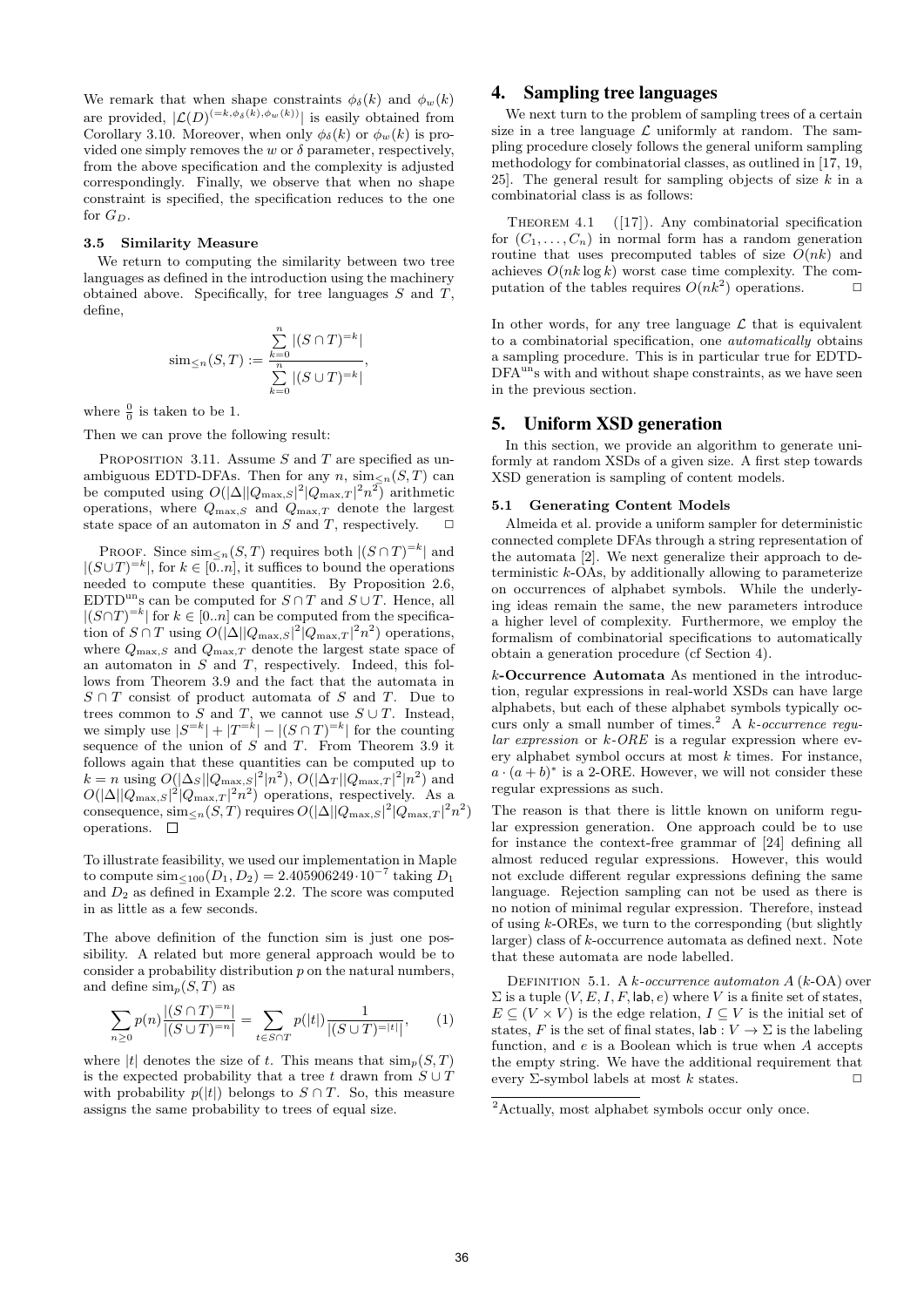

Figure 1: k-OA A

We say that two k-OAs  $A_1 = (V_1, E_1, I_1, F_1, \text{lab}_1, e_1)$  and  $A_2 = (V_2, E_2, I_2, F_2, \text{lab}_2, e_2)$  are isomorphic, if there exists a bijective function  $\beta : V_1 \to V_2$  such that for all  $v_1, v_2 \in V_1$ ,  $(v_1, v_2) \in E_1$  if and only if  $(\beta(v_1), \beta(v_2)) \in E_2$ ,  $v_1 \in I_1$  if and only if  $\beta(v_1) \in I_2$ ,  $v_1 \in F_1$  if and only if  $\beta(v_2) \in F_2$ ,  $\textsf{lab}_1(v_1) = \textsf{lab}_2(\beta(v_1))$  and  $e_1 = e_2$ .

A k-OA A is deterministic if for every state  $s \in V$  and  $\sigma \in \Sigma$ there is at most one state  $s' \in V$  such that  $(s, s') \in E$  and  $\mathsf{lab}(s') = \sigma$ , and there are no two distinct states  $s, s' \in I$ with the same label. A  $k$ -OA  $A$  is *complete* if for every state  $s \in V$  and every  $\sigma \in \Sigma$ , there exists a state  $s' \in V$  such that  $\mathsf{lab}(s') = \sigma$  and  $(s, s') \in E$ , and for every label  $\sigma$  there is a state  $s \in I$  with  $\mathsf{lab}(s) = \sigma$ . Finally, a k-OA A is connected, if every state  $s$  is reachable from an initial state in  $I$ . We call a deterministic, complete and connected k-OA, admissible.

**String encoding of**  $k$ **-OAs.** We next provide a string representation of  $k$ -OAs that is inspired by [2]. If A is a deterministic k-OA over  $\Sigma$  with M states, then for every  $s \in V$  we denote by  $N(s)$  the neighbours of s, which are the states  $s' \in V$  such that  $(s, s') \in E$ . A string encoding, similar to the one introduced in [2], is presented in what follows. This encoding is canonical in the sense that isomorphic automata have the same encoding. For an alphabet  $\Sigma$ of size  $\ell$ , let  $o : \Sigma \to [0, \ell - 1]$  be a total order over the symbols of  $\Sigma$ . Given that ordering  $o$ , define a canonical total order  $c: V \to [1, M]$  as follows. First, for each state  $s \in I$ let  $c(s) = o(\text{lab}(s)) + 1$ . Then, traverse the automaton in a breadth-first way, where at each state s, assign to each of the neighbours of  $s$ , that are not yet in the domain of  $c$ , and in the order induced by *o*, the smallest number  $n \in [1, M]$ that has not been assigned to a state.

Consider the  $k$ -OA  $\tilde{A}$  shown in Fig. 1, over the alphabet  $\Sigma = \{a, b\}$ , where  $o(a) = 0$  and  $o(b) = 1$ , and let  $\varepsilon \in \mathcal{L}(A)$ . Notice that A is both connected and complete. The canonical total order  $c: V \to [1, M]$  is defined as follows. The initial state  $q_1$  with label  $\alpha$  is assigned the number 1, and the initial state  $q_2$  is assigned the number 2. Now, traversing the automaton in a breadth-first order, the number 3 is assigned to the state  $q_4$ , which is a neighbour of  $q_1$  and has label a. Similarly, the state  $q_3$ , which is a neighbour of  $q_1$ with label  $b$  is assigned the number 4. Finally, proceeding to the neighbours of  $q_2$ , the state  $q_5$  is assigned the number 5 and all states are now ordered. The ordering of the states is annotated between parentheses in Fig. 1.

Given an admissible k-OA A over  $\Sigma$  with M states, the string encoding of A is a string  $enc(A) = S_1 \cdot S_2 \cdot s$  of length  $(M + 1) \cdot \ell + M + 1$ , where  $S_1$  is the substring encoding the transitions of the automaton and is of length  $(M+1)\cdot \ell$ ,  $S_2$  is

the substring encoding the set of final states and is of length  $M$ , and finally s is 1 if  $A$  accepts the empty string and 0 otherwise. The substring  $S_1 = s_0 \cdots s_{(M+1)\cdot \ell-1}$  is such that for each  $j \in [0, \ell-1]$   $s_j = c(i)$  where  $i \in I$  and  $o(\textsf{lab}(i)) = j$ , and for each  $j' \in [1, M]$  and  $j \in [0, \ell - 1]$ ,  $s_{j', \ell + j}$  is equal to  $c(v)$  where v is the state of A such that  $\mathsf{lab}(v) = o^{-1}(j)$  and  $(c^{-1}(j'), v) \in E$ . Informally, the latter denotes that  $s_{j',\ell+j}$ is the number corresponding to the state reached from state with number j' reading the alphabet symbol  $o^{-1}(j)$ . For the substring  $S_2 = s_{(M+1)\cdot \ell} \cdots s_{(M+1)\cdot \ell+M-1}$  encoding the set of final states, for each  $j \in [0, M-1]$ ,  $s_{(M+1)\cdot \ell+j}$  is 1 if the state  $c^{-1}(j)$  is final and is 0 otherwise.

For example, the string encoding for the k-OA A shown in Fig. 1, is the string

$$
\underbrace{12}_{0} \underbrace{34}_{1} \underbrace{15}_{2} \underbrace{35}_{3} \underbrace{12}_{4} \underbrace{35}_{5} \underbrace{00001}_{final} \underbrace{1}_{\varepsilon}.
$$

The first two digits of the string encode that state 1  $(q_1)$ is the initial state with label  $a$  and that state 2  $(q_2)$  is the initial state with label b. The next two digits encode the outgoing transitions of state 1. The outgoing a-transition goes to state 3  $(q_4)$  and the outgoing b-transition goes to state 4  $(q_3)$ . The outgoing transitions for states 2–5 are encoded similarly.

The lemma below assures the correctness of the encoding:

- LEMMA 5.2. 1. The function c is a bijection for admissible k-OAs.
- 2. For two admissible  $k$ -OAs  $A_1$  and  $A_2$  with n states over an alphabet  $\Sigma$  of size  $\ell$ , with a total order  $o : \Sigma \rightarrow$  $[0, \ell-1]$  defined on this alphabet, if  $enc(A_1) = enc(A_2)$ then  $A_1$  is isomorphic to  $A_2$ .

Characterisation of string encodings. We next provide a characterisation of strings that correspond to encodings of admissible k-OAs. We will leverage upon this characterisation and give a combinatorial specification for these string encodings later on.

For every string  $s = s_0 \dots s_{(n+1)\cdot \ell-1}, n \in \mathbb{N}$ , we let  $(f_i)_{i\in [1,n]}$ be a sequence of numbers such that for each  $i \in [1, n]$ ,  $f_i$ denotes the first position in the string s where the number i appears. Then consider the strings  $s_0, \ldots, s_{(n+1)\cdot \ell-1}$  that satisfy the following 4 rules:

$$
(A1) \quad \forall i \in [1, n-1], f_i < f_{i+1},
$$

- $(A2) \quad \forall i \in [1, n], f_i < i \cdot \ell,$
- (A3)  $\forall i \in [0, \ell 1], |\{s_p \mid p = i \pmod{\ell}\}| \leq k,$

$$
(A4) \quad \forall i, i' \in [0, \ell - 1], \text{ where } i \neq i',\{s_p \mid p = i \pmod{\ell}\} \cap \{s_p \mid p = i' \pmod{\ell}\} = \emptyset.
$$

Intuitively, the above rules express the following: Rule  $(A1)$ expresses that for each state  $i$ , the first time  $i$  appears in the string is before the first time state  $i+1$  appears in the string. Rule  $(A2)$  expresses that for each state  $i$ , the first occurrence of  $i$  is in the part of the string encoding the transitions of the first  $i - 1$  states, which means that state i is reachable from a state  $i' < i$ . Rule (A3) expresses that for any symbol  $\sigma$ , there are at most k different states that can be reached by reading  $\sigma$ . Finally, rule (A4) expresses that each state has a unique label.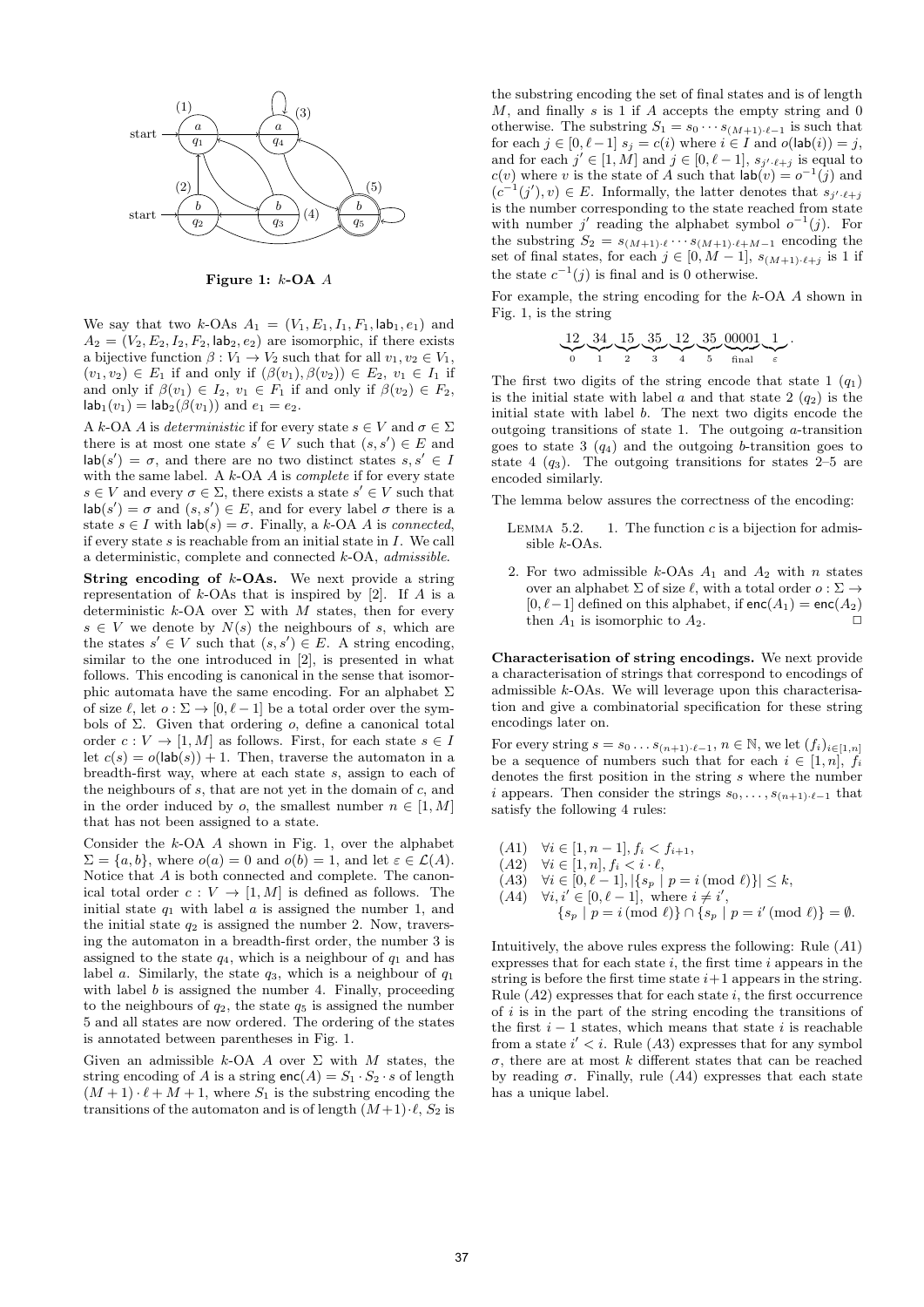The precise relationship between the set of strings satisfying  $(A1) - (A4)$  and k-OAs is given by the following lemma:

LEMMA 5.3. For each  $n \in \mathbb{N}$ , enc is a bijection from the set of non-isomorphic admissible  $k$ -OAs with n states, over an alphabet  $\Sigma$  of size  $\ell$  to the strings of size  $(n+1)\cdot \ell+n+1$ whose prefix  $s = s_0, \ldots s_{(n+1)\cdot\ell-1}$  satisfies the rules  $(A1)$  – (A4) above, and whose suffix  $s' = s_{(n+1)\cdot \ell} \cdots s_{(n+1)\cdot \ell+n}$  uses only 0 and 1.  $\Box$ 

In other words, Lemma 5.3 characterizes the strings corresponding to encodings of  $k$ -OAs. We next use this characterization to build a combinatorial specification for the set of strings encoding k-OAs.

Combinatorial specification of  $k$ -OAs. Let  $\Sigma$  be an alphabet of size  $\ell$  and let A be an admissible k-OA over  $\Sigma$ with *n* states. Recall that  $enc(A) = S_1 \cdot S_2 \cdot s$  is a string of length  $(n + 1)\ell + n + 1$ , where  $S_1$  is the substring of length  $(n+1)\ell$  encoding the transitions of A,  $S_2$  is the substring of length  $n$  encoding the set of final states, and finally  $s$  is 1 if A accepts the empty string and 0 otherwise. Furthermore, the prefix of  $S_1$  of size  $\ell$  is equal to  $1 \cdot 2 \cdots \ell$  and the suffix  $S_2 \cdot s$  solely contains 0 or 1. Such fixed strings can easily be combinatorially specified. Indeed, for  $i \in [1, n]$ , let  $\mathcal{Z}_i$  denote the atom corresponding to state *i*. Then,  $\mathcal{Z}_1 \times \cdots \times \mathcal{Z}_\ell$ corresponds to the prefix  $1 \cdot 2 \cdots \ell$ , whereas for  $\mathcal{B} := \mathcal{Z}_0 + \mathcal{Z}_1$ , we have that  $\mathcal{B}^n \times \mathcal{B}$  corresponds to the set of all possible suffices of size  $n + 1$  in encodings of k-OAs.

Given these, it remains to specify the remaining symbols in S<sub>1</sub>. We need the following notation: For  $m \in [\ell + 1, n]$ , let  $\overline{W}^m = [W_0, \dots, W_{\ell-1}]$  be a partition of  $[1, m]$  in which each part is of cardinality at most k. We denote by  $W_{m+1,j}^m$  the partition of  $[1, m+1]$  obtained from  $\overline{W}^m$  by adding  $\{m+1\}$ to  $W_i$ . Finally, if W is a subset of  $[1, n]$  then W denotes the specification  $\sum_{i\in W} \mathcal{Z}_i$ .

From Lemma 5.3 it follows that the class of strings corresponding to  $k$ -OAs of size  $n$  can be combinatorially specified as:

$$
\mathcal{OA}_n := \mathcal{Z}_1 \times \cdots \times \mathcal{Z}_{\ell} \times
$$
\n
$$
\left( \sum_{p=\ell}^{\ell^2 + (\ell-1)} \prod_{i=0}^{p-\ell-1} \mathcal{Z}_{i \pmod{\ell}} \right) \times \mathcal{Z}_{\ell+1} \times S_{\ell+1}^{(j',j)}[\overline{W}_{\ell+1,j \pmod{\ell}}^{\ell}]\n \times \mathcal{B}^M \times \mathcal{B},
$$

where j' and j are such that  $p = j' \ell + j$ , provided that the class  $S_{\ell+1}^{(j',j)}[\overline{W}_{\ell+1,j\,(\text{mod }\ell)}^{\ell}]$  consists of all strings of length  $n \cdot \ell$ satisfying rules  $(A1) - (A4)$ , with a fixed prefix  $s_0 \dots s_{j'-\ell+j}$ , where  $\ell + 1$  occurs in the string at position  $j' \cdot \ell + j$  for the first time, and for each  $i \in [0, \ell - 1]$ , and  $q \in [0, j' \cdot \ell + j]$ , it holds that  $\{s_q \mid q = i \pmod{\ell}\} = W_i$ .

We next claim that the specification given in Figure 2 defines precisely this class of strings. Intuitively, for  $\ell < m \leq n$ , the equations in the specification reflect that the strings satisfying the rules  $(A1) - (A4)$  and in which letter m appears for the first time at position  $j' \cdot \ell + j$  is equal to the (disjoint) union of possible strings where  $m + 1$  appears for the first time in one of the positions between  $j' \cdot \ell + j + 1$  and  $m \cdot \ell - 1$ . In the specification this union is partitioned as follows: The class  $Q_1$  covers the case where between the positions  $j' \cdot \ell + j$ and  $(j'+1)\cdot \ell + j$  no new state  $m+1$  is introduced, whereas

the class  $Q_2$  covers the cases where at some position  $J$  between the positions  $j' \cdot \ell + j$  and  $(j'+1) \cdot \ell + j$ , the state  $m+1$  is introduced. Finally, two cases need special attention: First, in case that  $j' = m - 1$ , the rule (A2) implies that symbol m must appear directly afterwards. In the specification this is reflected by the class defined by  $Q_3$ . Second, when  $m = n$ and  $j' = n - 1$ , the end of string is nearby and the recursive specification must end. The last equation in the specification deals with this case. Indeed, it simply pads the string with symbols until the desired length of  $n\ell$  is reached.

THEOREM 5.4. For  $\ell, k, n, j', j, n_0, \ldots, n_{\ell-1} \in \mathbb{N}$  and  $m \geq$  $\ell$ , the class  $S_m^{(j',j)}[W_0, \ldots, W_{\ell-1}]$  defined by the specification in Figure 2 corresponds to the class of strings of length  $(n + 1) \cdot \ell$  satisfying rules  $(A1) - (A4)$ , with a fixed prefix  $s_0 \ldots s_{j',\ell+j}$ , where m occurs in the string at position  $j' \cdot \ell + j$  for the first time, and for each  $i \in [0, \ell - 1]$ , and  $q \in [0, j' \cdot \ell + j]$ , it holds that  $\{s_q \mid q = i \pmod{\ell}\} = W_i$ .  $\Box$ 

As a consequence, the specification  $\mathcal{OA}_n$  consists of all strings that correspond to the encoding of a  $k$ -OA of size  $n$ .

LEMMA 5.5. Let  $n, k, \ell \in \mathbb{N}$ . The number of operations required to compute  $|\mathcal{OA}_n|$  is bounded by  $O(n^2 \cdot \ell^2 \cdot k^{\ell})$ .

PROOF. This is a direct consequence of Theorem 3.8 and the fact that normal form of the specification  $\mathcal{OA}_n$  has at most  $O(n^2 \cdot \ell^2 \cdot k^{\ell})$  non-terminals.

Uniform generation procedure for  $k$ -OAs. Given the specification for k-OAs one can rely on Theorem 4.1 to obtain a uniform random generation procedure. This procedure, referred to as  $k$ -OA-uniform-generation $(n, \ell)$ , takes as input the size  $\ell$  of the alphabet and the desired number of states  $n$ , and returns uniformly at random (with probability  $1/|\mathcal{OA}_n|$  a string enc(A) encoding a k-OA A over  $\Sigma$  and n states.

From Theorem 4.1 and Lemma 5.5 it follows immediately that k-OA-uniform-generation $(n, \ell)$  requires  $O(n^2 \cdot \ell^2 \cdot k^{\ell} n \log(n))$ worst case time complexity.

Finally, we observe that an alternative generation procedure for k-OAs, similar to the one presented in [2], can be devised. The difference is that while generating the string encoding of the admissible k-OAs, one needs to additionally keep track of which alphabet symbols have been assigned to which states, so that no symbol is assigned to more than  $k$  states.

#### 5.2 XSD generation

In what follows, we present an algorithm that generates uniformly at random an XSD, whose content models are described by k-OAs, for some  $k \in \mathbb{N}$ . We make use of the notion of DFA-based XSDs (which is equivalent to XSDs and introduced in  $[26]$ ) with  $k$ -OA content models.

DEFINITION 5.6. A DFA-based k-OA XSD is a tuple  $D =$  $(\Sigma, A, \lambda)$ , where A is a DFA with set of states  $\Delta$  over the alphabet  $\Sigma$ , and  $\lambda$  is a function mapping each non-initial state q of A to some k-OA over  $\Sigma$ . A tree t is valid with respect to D if for every node v of t, the sequence  $a_1 \cdots a_n$ of labels of its children is in  $\mathcal{L}(\lambda(q))$ , where q is the state reached by A when started in its initial state, and by reading the string of labels on the path from the root to  $v$ .  $\Box$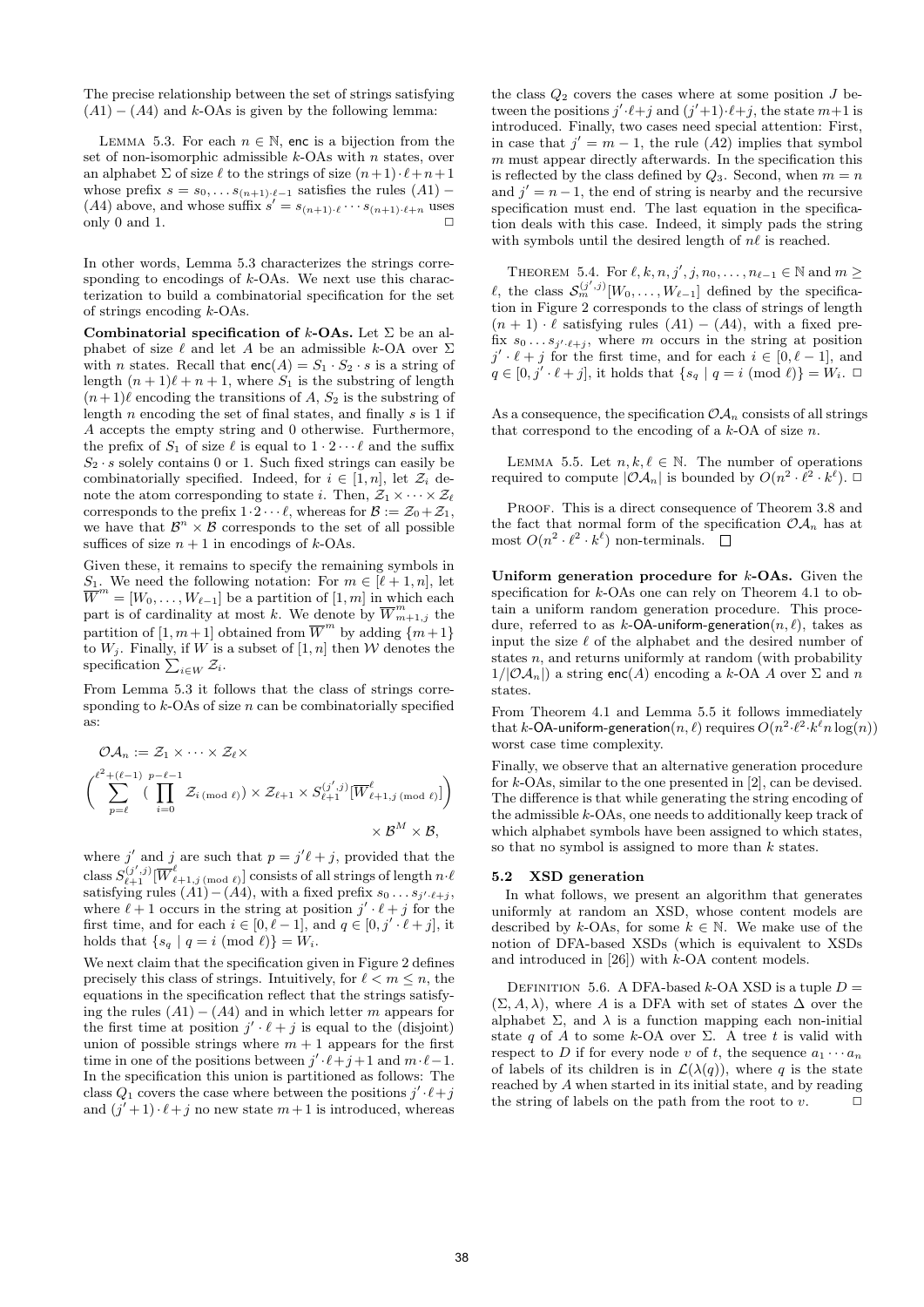For 
$$
m \ge \ell
$$
,  $j' < m - 1$  and  $j < \ell$ :  
\n
$$
\mathcal{S}_{m}^{(j',j)}[\overline{W}^{m}] := Q_{1} + Q_{2}
$$
\n
$$
Q_{1} := \left(\prod_{i=j+1}^{\ell+j} \mathcal{W}_{i \text{ (mod } \ell)} \right) \times \mathcal{S}_{m}^{(j'+1,j)}[\overline{W}^{m}]
$$
\n
$$
Q_{2} := \sum_{i=j+1}^{\ell+j} \left(\prod_{i'=i}^{i-1} \mathcal{W}_{i' \text{ (mod } \ell)} \right) \times \mathcal{Z}_{m+1} \times \mathcal{S}_{m+1}^{(j',j+i)}[\overline{W}^{m}_{m+1,j+i \text{ (mod } \ell)}]
$$
\nFor  $m \ge \ell$ ,  $j' = m - 1$  and  $j < \ell$ :  
\n
$$
\mathcal{S}_{m}^{(j',j)}[\overline{W}^{m}] := Q_{3}
$$
\n
$$
Q_{3} := \sum_{i=j+1}^{2\ell-1} \left(\prod_{i'=i}^{i-1} \mathcal{W}_{j+i' \text{ (mod } \ell)} \right) \times \mathcal{Z}_{m+1} \times \mathcal{S}_{m+1}^{(j',j+i)}[\overline{W}^{m}_{m+1,j+i \text{ (mod } \ell)}]
$$
\nFor  $m = n$ ,  $j' = n - 1$  and  $j < \ell$ :  
\n
$$
\mathcal{S}_{n}^{(n-1,j)}(\overline{W}^{n}) := \mathcal{W}_{j+1} \times \cdots \times \mathcal{W}_{\ell-1} \times \left(\prod_{i=0}^{\ell-1} \mathcal{W}_{i}\right)
$$

Figure 2: Combinatorial specification of k-OAs.

#### It therefore suffices to generate DFA-based k-OA XSDs.

EXAMPLE 5.7. We provide an example of a DFA-based  $k$ -OA XSD. Consider the following DFA without final states:



Furthermore, we define  $\lambda(q_1) = k \text{OA}(c), \lambda(q_2) = k \text{OA}(cc),$ and  $\lambda(q) = k\text{OA}(\varepsilon)$ , where  $k\text{OA}(r)$  denotes the minimal k-OA for the regular expression  $r$ . This DFA-based  $k$ -OA XSD accepts two trees, namely  $a(c)$  and  $b(c, c)$ .

We next discuss the algorithm we need for generating the DFA of a DFA-based k-OA XSD. Example 5.7 illustrates that we need to generate possibly incomplete connected DFAs. Indeed, we cannot simply resort to methods generating minimal DFAs, since the DFA in Example 5.7, having no final states, is obviously not minimal. Furthermore, even when we would define the states that can be reached when reading an entire path from root to leaf in a tree of the language to be final, the resulting DFA is not minimal. Indeed, this approach would define state  $q$  to be a final state, but then minimization of the DFA in Example 5.7 would merge states  $q_1$  and  $q_2$ , thereby changing the language of the DFA-based XSD. In fact, it can be shown that the DFA-based XSD from Example 5.7 is minimal [29].

This justifies our choice for a method that generates possibly incomplete connected DFAs. More precisely, for  $m \in \mathbb{N}$ and any ordered alphabet  $\Sigma$  where  $|\Sigma| = \ell$ , we consider the algorithm generate-DFA $(m, \ell)$  from Bassino et al. that generates a possibly incomplete connected DFA with m states (and no final states) over the alphabet  $\Sigma$  [4]. Note that the generated DFAs are not necessarily minimal.

We next show to generate the  $k$ -OAs. Whereas we already know to generate k-OAs of a given size, we now need to uniformly range over the sizes of the  $k$ -OAs. Let  $A$  be a  $k$ -OA over an alphabet  $\Sigma$  such that  $|\Sigma| = \ell$ . Then notice that

the number of states for A can only be larger than or equal to  $\ell$  and smaller than or equal to  $k \cdot \ell$ . For any two values  $n_1, n_2$  such that  $n_1, n_2 \in [\ell, k \cdot \ell]$ , the number of k-OAs with  $n_1$  states and the number of k-OAs with  $n_2$  states is not necessarily the same, and therefore, to choose uniformly at random the number of states of a  $k$ -OA, these numbers have to be taken into account. The algorithm generate-k-OAnum-states relies on the specification  $\mathcal{OA}_i$  for k-OAs in order to compute the number of  $k$ -OAs with i states over  $\Sigma$ . We next use these numbers to produce a uniform distribution over the number of states for the automaton.

| Algorithm 1 generate- $k$ -OA-num-states                                                |  |
|-----------------------------------------------------------------------------------------|--|
| Input: $\ell$                                                                           |  |
| $\max = \sum_{i=1}^{k \cdot \ell}  {\cal O}{\cal A}_i $ ;                               |  |
| <b>return</b> $j \in [1, k \cdot \ell]$ with probability $\frac{ OA_j }{\sigma}$<br>max |  |

| Algorithm 2 generate-k-OA-XSD                                            |
|--------------------------------------------------------------------------|
| Input: $m, \ell$                                                         |
| <b>Output:</b> DFA-based XSD $(A, \lambda)$                              |
| $A =$ generate-DFA $(m, \ell);$                                          |
| for every state $j \in [2, m]$ of A do                                   |
| $\ell_i =  \{\sigma \mid \delta_A(j,\sigma) \text{ is defined in } A\} $ |
| $n_i =$ generate-k-OA-num-states( $\ell_i$ );                            |
| end for                                                                  |
| for every state $j \in [2, m]$ of A do                                   |
| repeat                                                                   |
| $\lambda(i) = k\text{-OA-uniform-generation}(n_i, \ell_i);$              |
| until is-minimal-complete-k-OA( $\lambda(i)$ )                           |
| end for                                                                  |

Consider then Algorithm 2. The algorithm generate- $k$ -OA- $XSD$ , given m and  $\ell$ , first generates a (possibly incomplete) DFA A with m states over the alphabet  $[0, \ell - 1]$  uniformly at random. We assume that A's states are numbered from 1 to m and its initial state is 1. Then, for each  $j \in [2, m]$ , i.e., for each state apart from the initial one, we compute the alphabet size  $\ell_j$  of the k-OA that will be associated to state j. This alphabet size must correspond precisely to the number of outgoing transitions of state  $j$  (see Example 5.7)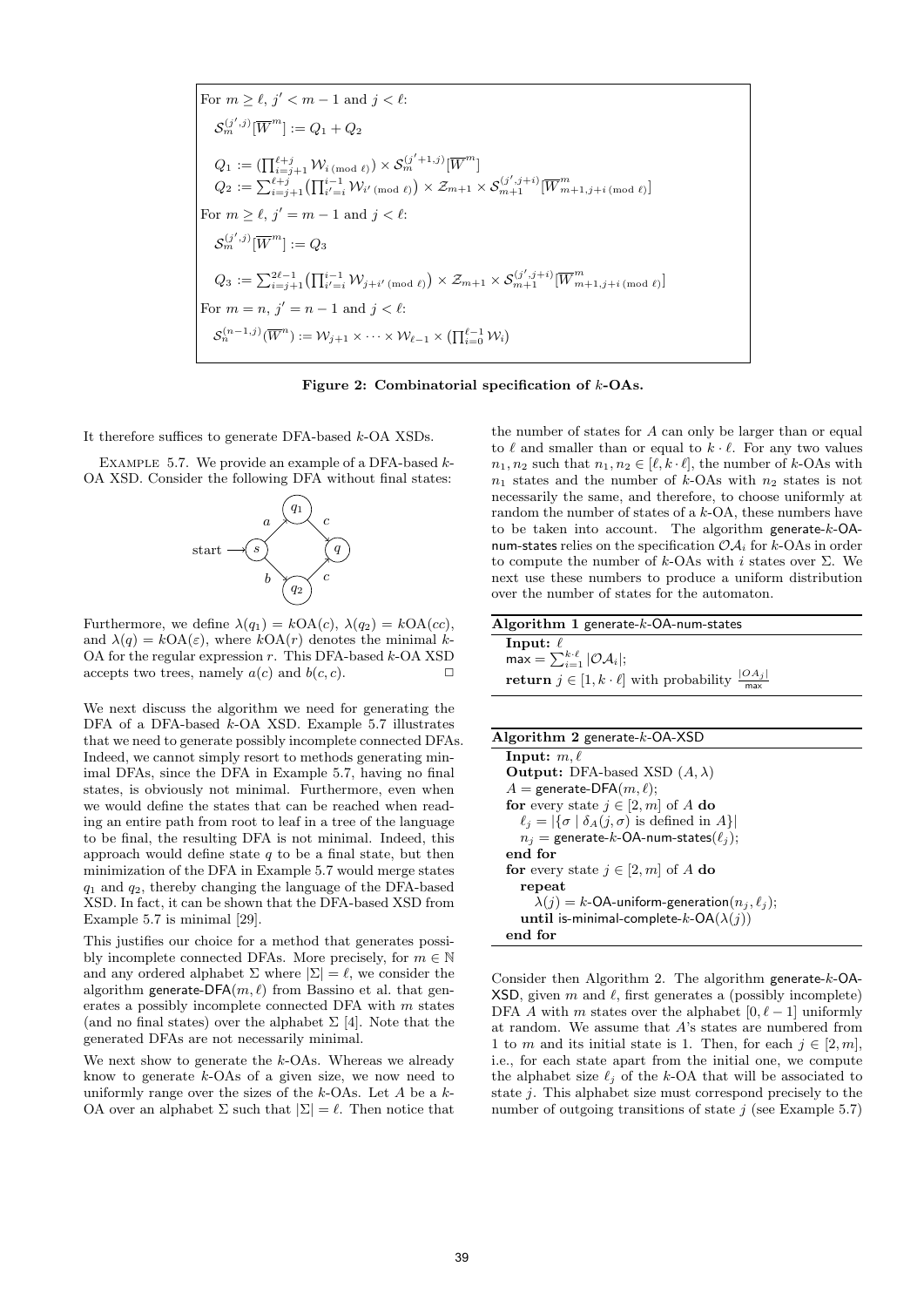in order for the DFA-based k-OA XSD to be well-defined. Then we choose the number of states  $n_i$  of a k-OA for state j uniformly at random using generate- $k$ -OA-num-states. Finally, we generate a  $k$ -OA for state j of A with  $n_i$  number of states and alphabet size  $\ell_j$  using k-OA-uniform-generation.

Our aim for Algorithm 2 is to produce, uniformly at random, non-isomorphic admissible DFA-based k-OA XSDs, that is, DFA-based XSDs in which the inner DFA is connected and the k-OAs are admissible and minimal.

We note that testing minimality of a deterministic  $k$ -OA can be done by a simple adaptation of the standard DFA minimization algorithms. In particular, only states bearing the same alphabet symbol are allowed to be merged.

PROPOSITION 5.8. Testing minimality of a deterministic  $k$ -OA can be done in PTIME.

Therefore, the test is-minimal-complete- $k$ -OA( $s_{start,end}$ ) runs in polynomial time.

The above discussion leads to the following result.

THEOREM 5.9. Algorithm generate- $k$ -OA-XSD generates, given m and  $\ell$ , uniformly at random an admissible DFAbased k-OA XSD with m types and alphabet size  $\ell$ .

Finally, we note that the DFA-based k-OA XSDs generated by generate-k-OA-XSD are not necessarily minimal and there can be two such automata  $A_1$  and  $A_2$  generated by the algorithm that generate the same language. We can, therefore, go through a rejection stage that checks if the resulting automaton is minimal, and keeps generating such automata until a minimal one is found. This test whether the generated DFA-based k-OA XSD is minimal can be performed in polynomial time using Proposition 5.8 and the minimization algorithm for XSDs from [29].

As a final remark, we note that generating  $EDTD^{un}$ s in a similar manner is computationally harder. Indeed, as an immediate consequence from [11], already testing minimality of a EDTD<sup>un</sup> is coNP-complete.

# 6. Related Work

Sampling. Our approach towards counting of tree languages is based on the recursive method, which was initiated by Nijenhuis and Wilf [31], and then formalized by Flajolet, Zimmermann and Van Cutsem [17] in the more general setting of combinatorial specifications. In the current paper we only use a restricted class of specifications (called contextfree) in that only atoms, union and product are allowed. General recursive specifications allow many more operators  $(cf. [17])$ .

The computational complexity of variants of computing the number of strings of given length in context-free languages is investigated by Bertoni et al. [6]. We choose to employ the method of going through the combinatorial specification as it gives rise to an immediate implementation in Maple and is versatile enough to incorporate shape constraints (which are not context-free definable).

Sampling of trees that adhere to a probabilistic tree model is investigated in [15, 16]. In particular in [16] a sampling procedure for trees that additionally satisfy a bottom-up tree automaton is provided. These methods differ from ours in

that trees are sampled in accordance with their probabilities specified by the probabilistic model rather than uniformly.

XSD generation. There has been substantial work on the uniform generation of regular languages represented by DFAs. To the best of our knowledge, no algorithm exists that uniformly generates minimal DFAs. The works [2, 5] and [4] do consider the non-isomorphic uniform generation of admissible and connected DFAs, respectively, but need rejection sampling to sample minimal DFAs. This approach, however, has no proven guarantees on running times.

Our string encoding for  $k$ -OAs is inspired by [2]. For the generation procedure, however, we rely on a sampling procedure for combinatorial specifications [17]. Although Héam, Nicaud and Sylvain [21] show that non-isomorphic deterministic tree-walking automata can be generated uniformly at random through an encoding into string transducers, it is not clear how to use their results to generate XSDs.

To the best of our knowledge, the present paper presents the first step uniform XSD generation. The papers [9, 8] only dealt with DTDs which reduce to regular expressions. In [10], the experimental validation used one real-world XSD and 8 hand-crafted XSDs. The XSD generation algorithm presented in this paper could be used to generate a benchmark of XSDs. We did not address generation of XML corpora adhering a given schema as is for instance implemented in ToXGene [3].

# 7. Conclusion

In this paper, we presented a first step towards the foundation for an experimental testbed for XSD generating algorithms. We addressed uniform XSD generation as well as the machinery to compute similarity measures based on counting of trees of a certain size in tree languages. Finally, we provided a sampling procedure for (unambiguous) tree languages using the formalism of combinatorial specifications.

An initial implementation in Maple shows that the approach through combinatorial specifications is promising. Although the approach to assess similarity through counting of the number of different and common trees is intuitive, in depth experimental validation of efficiency and effectiveness remains needed to obtain a concrete robust similarity measure.

Directions for future work include the following:

The complexity of the generation algorithm for k-OAs reveals an exponential behavior in the size of the alphabet. The main reason is that implicitly for each alphabet symbol it needs to be remembered how many times it has already occurred. Fortunately, in real-world content models the far majority of the symbols occur only once. It would be interesting to see how this constraint can be incorporated into the algorithm.

Furthermore, it would be most interesting to extend the XSD generation algorithm to generate k-OREs rather than k-OAs. This would require a useful canonical representation for regular expressions.

Finally, we want to explore the possibility of using specifications (possibly extended with probabilities) to get a nonuniform sampling procedures of trees in a tree language. This would be particularly useful in the probabilistic XML setting, among others.